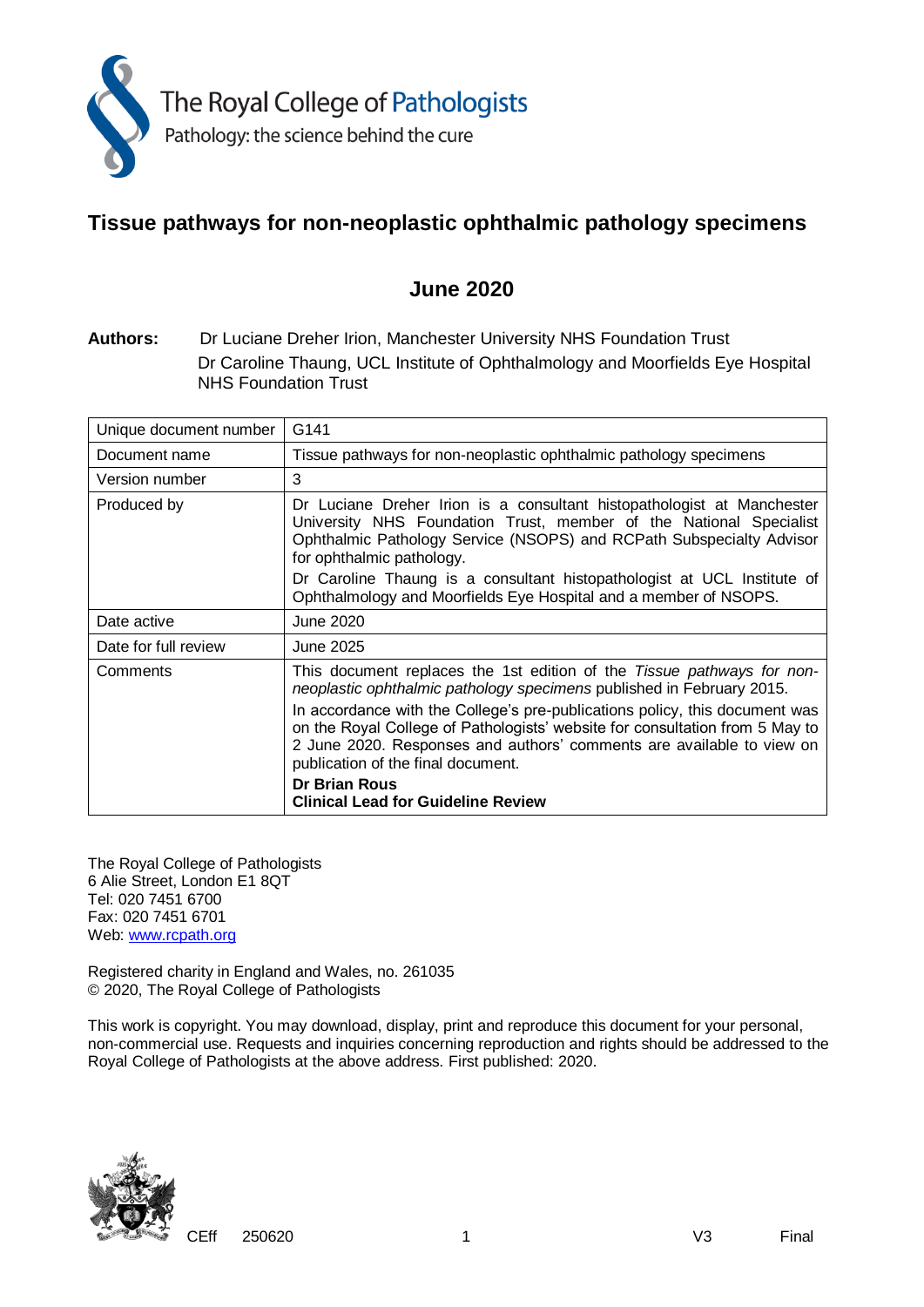## **Contents**

| 1  |  |
|----|--|
| 2  |  |
| 3  |  |
| 4  |  |
| 5  |  |
| 6  |  |
| 7  |  |
| 8  |  |
| 9  |  |
| 10 |  |
| 11 |  |
| 12 |  |
| 13 |  |
| 14 |  |
| 15 |  |
| 16 |  |
| 17 |  |
| 18 |  |

 $\overline{2}$ 



NICE has accredited the process used by the Royal College of Pathologists to produce its tissue pathways. Accreditation is valid for five years from 25 July 2017. More information on accreditation can be viewed at www.nice

For full details on our accreditation visit: www.nice.org.uk/accreditation.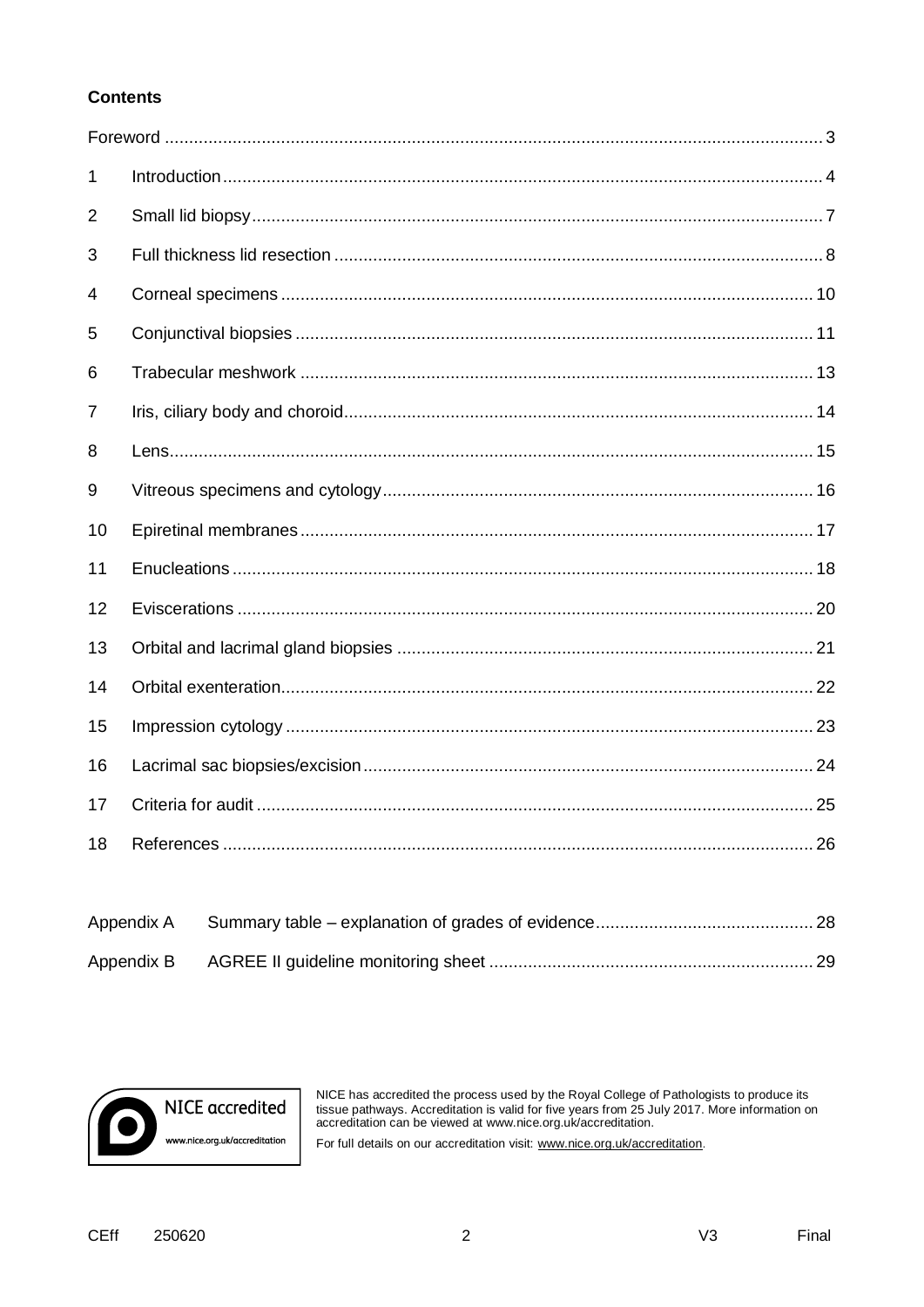# **Foreword**

The tissue pathways published by the Royal College of Pathologists (RCPath) are guidelines that enable pathologists to deal with routine surgical specimens in a consistent manner and to a high standard. This ensures that accurate diagnostic and prognostic information is available to clinicians for optimal patient care and ensures appropriate management for specific clinical circumstances. This guideline has been developed to cover most common circumstances. However, we recognise that guidelines cannot anticipate every pathological specimen type and clinical scenario. Occasional variation from the practice recommended in this guideline may therefore be required to report a specimen in a way that maximises benefit to the patient.

The guidelines themselves constitute the tools for implementation and dissemination of good practice.

The following stakeholders were contacted to consult on this document:

- British Association for Ophthalmic Pathology (BAOP)
- National Specialist Ophthalmic Pathology Service (NSOPS).

No major organisational changes or cost implications have been identified that would hinder the implementation of the tissue pathway.

The information used to develop this tissue pathway was collected from electronic searches of the medical literature, previous recommendations of the RCPath and local guidelines held by the NSOPS laboratories in the UK. Published evidence was evaluated using modified SIGN guidance (see Appendix A). Consensus of evidence in the tissue pathways was achieved by expert review. Gaps in the evidence were identified by College members via feedback received from consultation. The sections of this tissue pathway that indicate compliance with each of the AGREE II standards are indicated in Appendix B.

A formal revision cycle for all tissue pathways takes place on a five-yearly basis. However, each year, the College will ask the authors of the tissue pathways, in conjunction with the relevant subspecialty adviser to the College, to consider whether or not the document needs to be updated or revised. A full consultation process will be undertaken if major revisions are required. If minor revisions are required, an abridged consultation process will be undertaken whereby a short note of the proposed changes will be placed on the College website for two weeks for members' attention. If members do not object to the changes, the changes will be incorporated into the pathways and the full revised version (incorporating the changes) will replace the existing version on the publications page of the College website. All changes will be documented in the data control section of the relevant pathway.

The pathway has been reviewed by the Clinical Effectiveness department, Working Group on Cancer Services and Lay Governance Group. It was placed on the College website for consultation with the membership from 5 May to 2 June 2020. All comments received from the Working Group and membership were addressed by the authors to the satisfaction of the Chair of the Working Group and the Clinical Lead for Guideline Review.

This pathway was developed without external funding to the writing group. The College requires the authors of tissue pathways to provide a list of potential conflicts of interest; these are monitored by the Clinical Effectiveness department and are available on request. The authors have declared no conflicts of interest.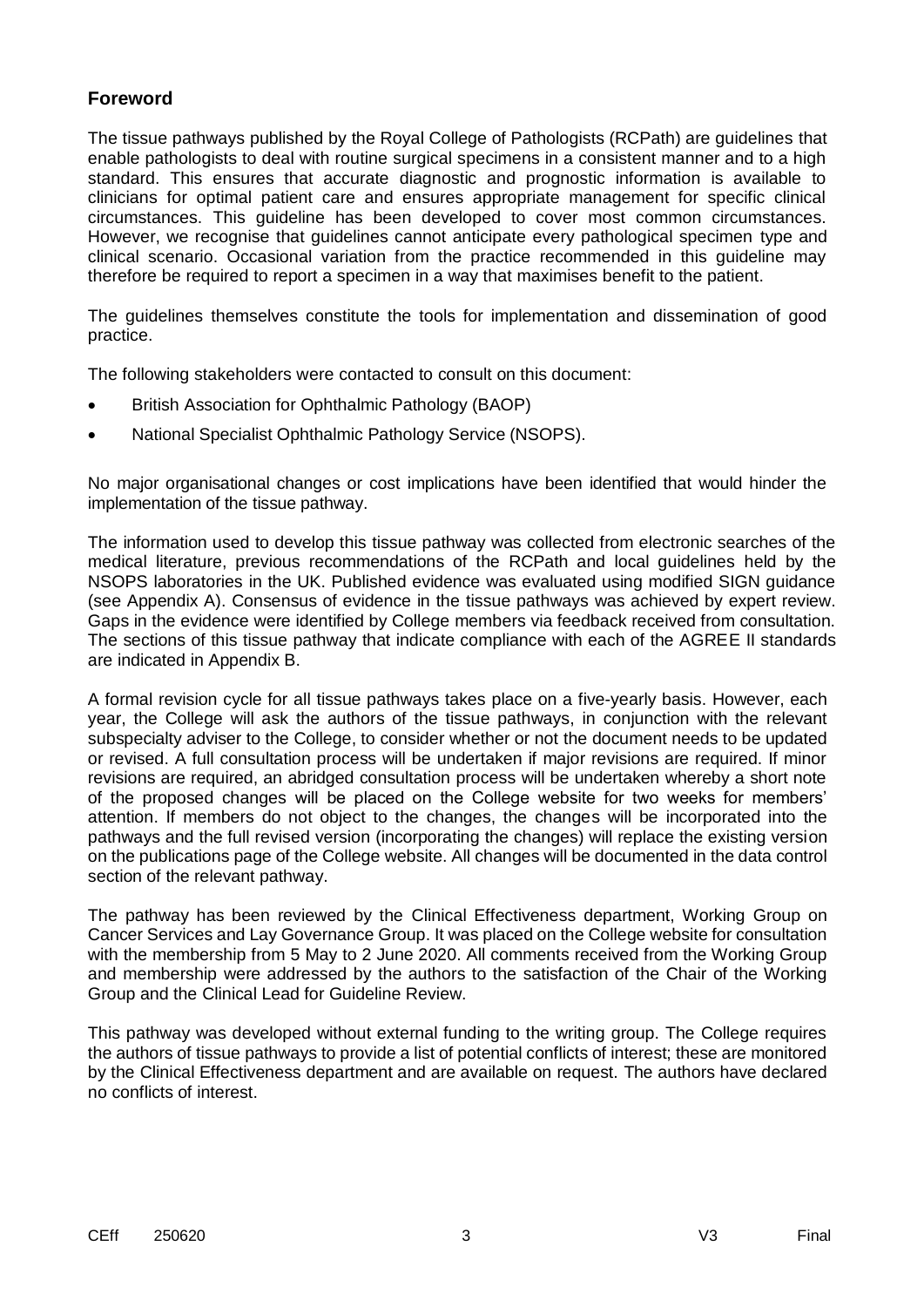# **1 Introduction**

This tissue pathway addresses the handling of non-neoplastic ophthalmic pathology tissue. The aim of this document is to facilitate and standardise the approach to cut-up, block selection, microtomy and selection of special stains for non-neoplastic ophthalmic tissues. Non-neoplastic ophthalmic specimens can originate from the eyelids, ocular surface, ocular coats, cornea, eyeball (evisceration and enucleation), orbit (including lacrimal gland and optic nerve), lacrimal drainage system and temporal artery.

Temporal artery specimens were comprehensively covered in *Tissue pathways for cardiovascular pathology* and are not included in this document.<sup>1</sup>

#### **1.1 Target users and health benefits of this guideline**

The target primary users of the tissue pathway are consultant cellular pathologists who routinely report ophthalmic pathology, advanced biomedical scientists engaged in cut-up and reporting, and trainee cellular pathologists.

#### **1.2 Staffing and workload**

The key issue of who should report ophthalmic pathology specimens was covered in section 2 of *Guidance for the reporting of ophthalmic pathology specimen*s.<sup>2</sup> This document was created by the College in collaboration with the Royal College of Ophthalmologists.

The diagnostic laboratory should have sufficient pathologists, biomedical scientists and clerical staff to cover all of its functions. In general, staffing levels will follow the workload guidelines of the College. Tissue pathways do not provide detailed guidance for common specimen types.

It is suggested that pathologists:

- participate in auditing
- participate in the College's continuing professional development (CPD) scheme, of which ophthalmic pathology CPD should be a part/whole
- have access to specialist ophthalmic referral opinions (e.g. NSOPS laboratories in Liverpool, London, Manchester and Sheffield)
- participate in an appropriate external quality assessment (EQA) scheme, such as the national ophthalmic pathology EQA scheme.

It is recognised that there is significant overlap between ophthalmic pathology and other areas of pathology. For example, eyelid with dermatopathology; lacrimal gland and drainage apparatus with ear, nose and throat pathology; optic nerve, sheath and optic chiasm with neuropathology; and orbital tissues and bony wall of orbit with soft tissue and osteoarticular pathology.<sup>2</sup>

Pathologists reporting samples from these sites will not invariably be ophthalmic pathologists and will not necessarily participate in the ophthalmic pathology EQA scheme. However, they should have appropriate experience and should participate in an EQA scheme that is relevant to the samples they report.

#### **1.3 Facilities**

The laboratory should:

be equipped to allow the recommended technical procedures to be performed safely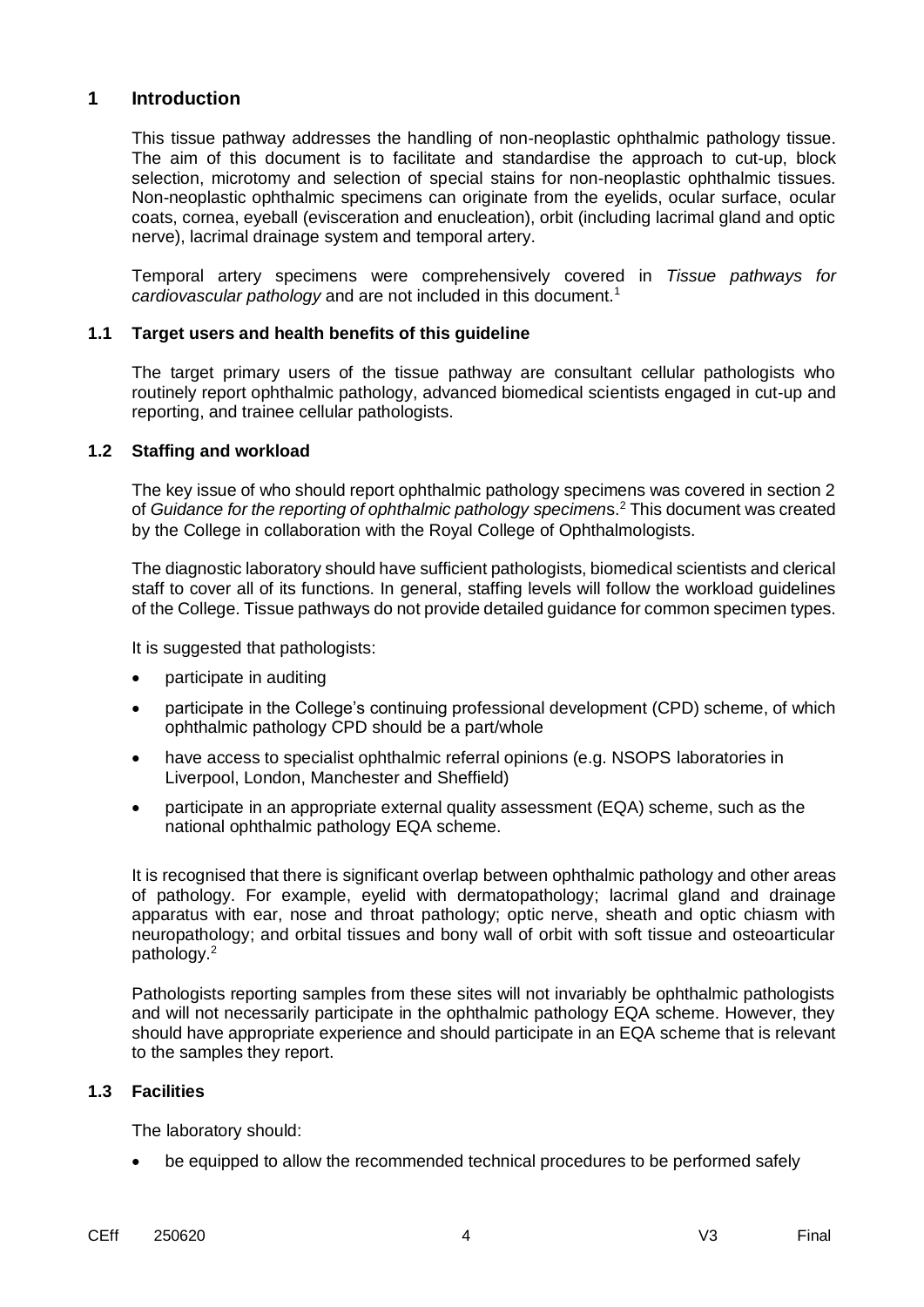- be enrolled with United Kingdom Accreditation Service (UKAS) accreditation to ISO 15189 standard
- participate in the UK National External Quality Assessment Services (NEQAS) for cellular pathology technique
- participate in the UK NEQAS for immunocytochemistry and in situ hybridisation (when these techniques are used in the diagnostic pathway)
- have access to light microscopy and commonly used special stains
- have access to immunohistochemistry, including immunofluorescence
- have access to a genetics services
- have access to a microbiology and virology services
- have access to digital photographic equipment
- have access to transmission electron microscopy (EM)
- have access to molecular pathology facilities.

Reports should be held on an electronic database that has facilities to search and retrieve specific data items and is indexed according to SNOMED CT or older versions of SNOMED T, M and P codes.

It is noted, however, that SNOMED is now in a practical transition phase, as part of the intended full implementation by the NHS and Public Health England of SNOMED CT. SNOMED ceased to be licensed by the International Health Terminology Standards Development Organisation from 26 April 2017.

It is acknowledged that existing laboratory information systems may not meet this standard; however, the ability to store data in this way should be considered when laboratory systems are replaced or upgraded.

Workload data should be recorded in a format that facilitates the determination of the resources involved and which, if applicable, is suitable for mapping to Healthcare Resource Groups.

#### **1.4 Specimen submission**

Request forms must be completed fully to comply with the specimen acceptance policy. The following information must be supplied:

- patient forename and surname
- date of birth
- NHS number
- patient address
- clinician
- hospital location
- date specimen taken
- high-risk status
- specimen type
- brief relevant clinical information.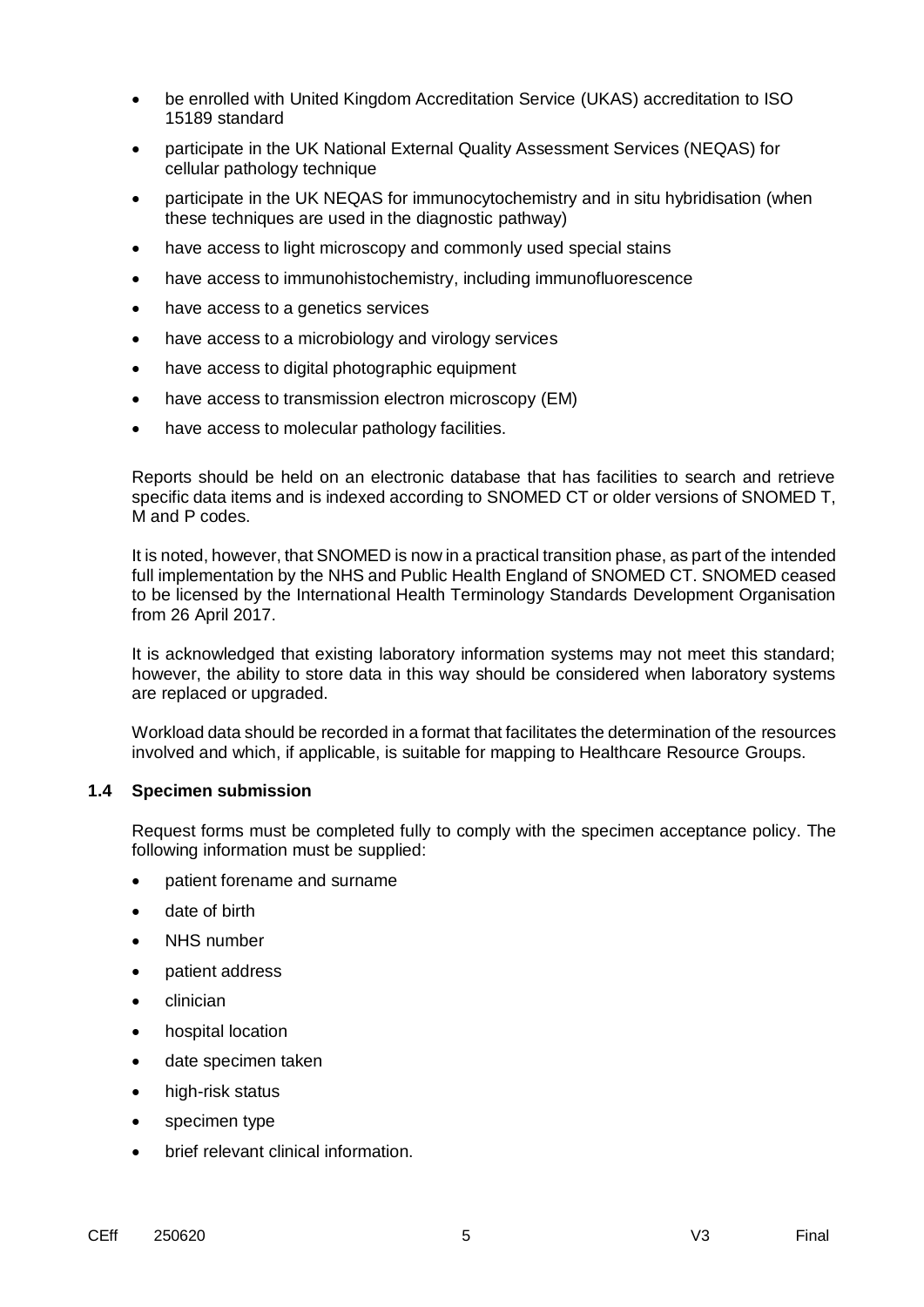For fresh specimens (e.g. frozen sections, cytology or direct immunofluorescence [IF]):

- advance notice of the arrival of fresh specimens and sender contact information is required so late/non-arrival of specimens can be investigated and tracked.
- if rapid paraffin processing (e.g. for delayed reconstruction) is provided, this should be arranged by prior discussion between clinician and laboratory. As with frozen sections, when a verbal report is issued, a written record should be made including exact wording, the recipient and time the report was communicated.
- conjunctival specimens for IF may be received in Michel's transport medium or gel transport tubes. Receipt of fresh conjunctival samples for IF may be acceptable by laboratories located close to ophthalmology services, which can provide delivery immediately after a sample is taken.

Please note that frozen sections and IF cannot be performed on high-risk specimens.

For fixation and containers:

- patient identification and specimen details must be completed on each specimen pot submitted. Multiple specimens from the same patient should be placed in different, individually identified containers and noted on request forms.
- most specimens will require fixation in 10% neutral buffered formalin. The volume of fixative (and therefore size of specimen pot) should be appropriate to the size of specimen.
- for minute biopsies (e.g. retina), it may be more appropriate to place the specimen and formalin within a small container (e.g. Eppendorf tube or similar).

Please also refer to the Royal College of Ophthalmologists' guidance on ophthalmic pathology. This comprehensive document informs the users (ophthalmologists) of an ophthalmic pathology service and the specimens to be submitted for assessment.<sup>3</sup>

#### **1.5 Specimen dissection**

Handling of specimens should be appropriate to the risk category indicated and in line with local guidelines and health and safety regulations.

#### **1.6 Decalcification**

For further information, please see *Tissue pathways for bone and soft tissue pathology*. 4

#### **1.7 Research**

Ophthalmic samples may be required for research purposes. In such circumstances where the specimen is required both for diagnostic and research purposes, it is advisable for the ophthalmologist to seek advice from the pathologist involved. It is the responsibility of both the ophthalmologist and pathologist to ensure that the handling of the specimen does not significantly compromise diagnosis. Handling and processing of ophthalmic specimens taken exclusively for research purposes should follow appropriate research protocols.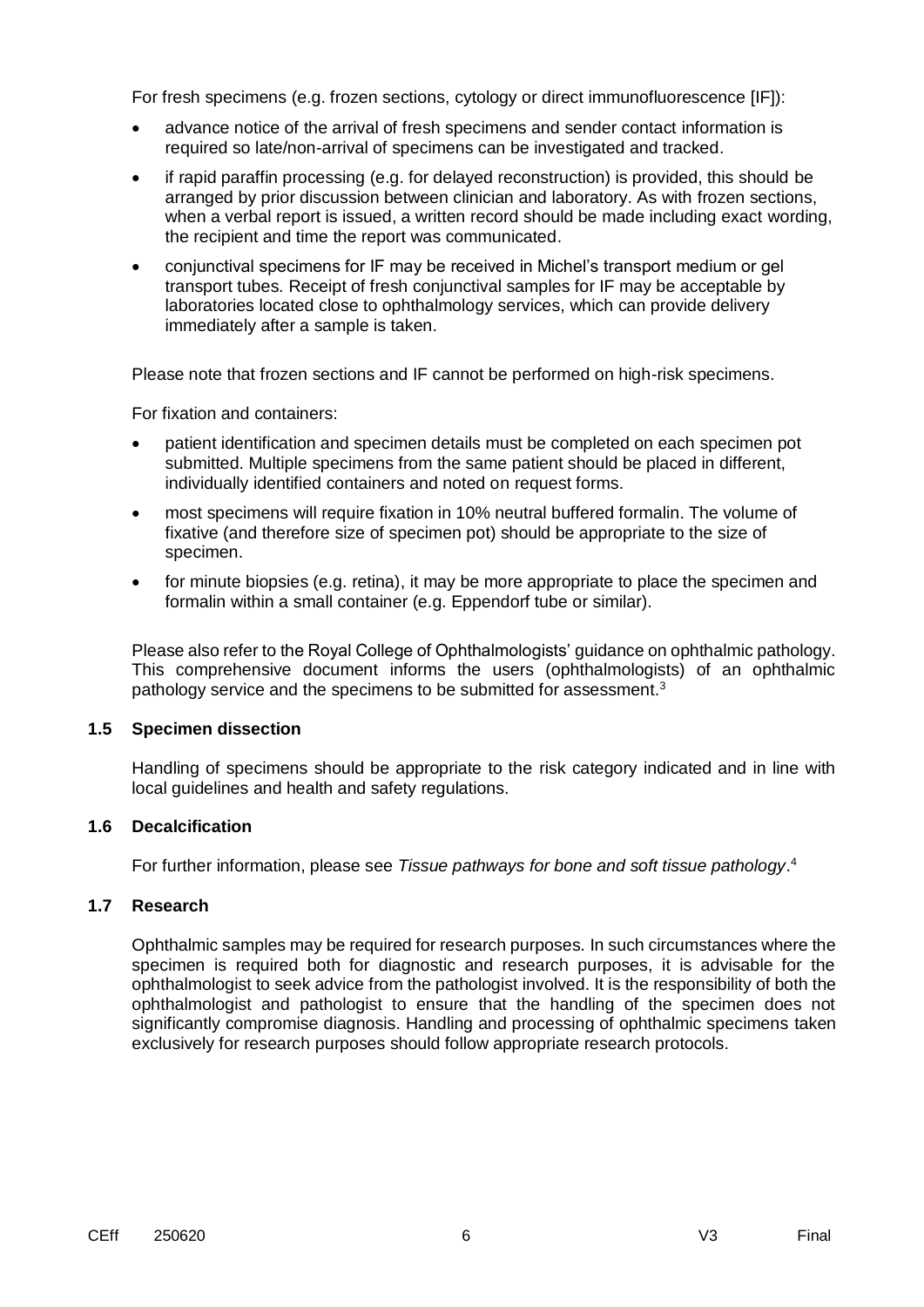# **2 Small lid biopsy**

The main indications for eyelid and periocular skin biopsies are: non-pigmented lesions (e.g. cyst, papilloma), differential diagnosis of pigmented lesion, suspected epithelial dysplastic/neoplastic processes, inflammatory/granulomatous lesions (e.g. recurrent chalazion, pyogenic granuloma, inflammatory skin condition, infection) and vascular lesions.<sup>5</sup>

#### **2.1 Specimen submission and dissection**

- Specimens should be submitted in formalin.
- Skin ellipses or shaves and incisional biopsies of skin can be handled as standard skin specimens.
- If orientation marks are present, the margins of the specimen should be inked to facilitate histological orientation.
- The presence of the lid margin or tarsal conjunctiva should be noted.

### **2.2 Sectioning**

Sections should be cut at three levels. Some laboratories cut a single level and only cut further levels if there is a clinicopathological conflict or if it is not possible to make a diagnosis from a single haematoxylin and eosin (H&E) stained section.

### **2.3 Routine staining**

H&E staining should be used for initial assessment.

#### **2.4 Further investigations**

According to clinical indications or pathological findings, supplementary investigations might include:

- special stains for microorganisms (e.g. Gram, Grocott, Periodic acid–Schiff [PAS], Ziehl– Neelsen [ZN], etc.)
- Congo red, Sirius red or immunohistochemistry for amyloid
- immunohistochemistry for differential diagnosis of unexpected malignancy.

#### **2.5 Report content**

The report should include:

- clinical information
- biopsy dimensions and macroscopic description
- microscopic findings
- specific findings or interpretation of findings leading to specific or differential diagnosis
- any recommendation for supra-regional referral
- conclusion
- SNOMED codes.

*[Level of evidence – D and GPP.]*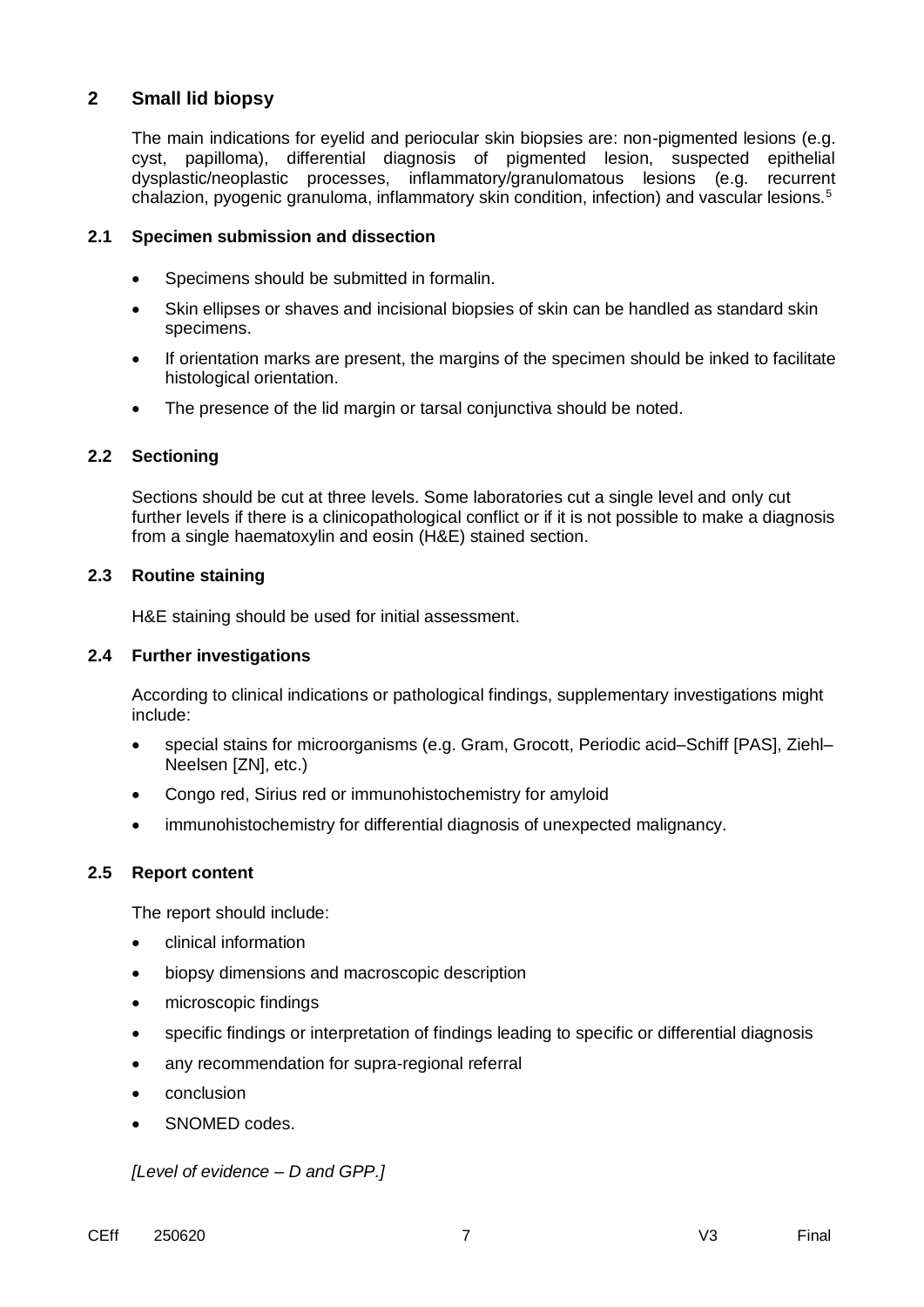# **3 Full-thickness lid resection**

Indication for full-thickness pentagonal/wedge lid resection is predominantly excision of a localised tumour (not covered in this document). However, indication may also include other benign conditions, as mentioned for eyelid skin biopsies, if the lid margin and/or conjunctival aspect is involved. 5,6

#### **3.1 Specimen submission and dissection**

- Specimens should be received in formalin.
- Correct orientation with identification of cutaneous and conjunctival surfaces is important.
- Dissection protocols may vary among laboratories; however, these should primarily facilitate orientation at embedding and microscopic interpretation. To aid dissection, ink the lateral and medial halves with two different colours. The specimen is then serially sliced parallel to the lid margin (horizontally) in 2–3 mm thick sections. These are embedded on their cut surfaces to allow, whenever required, microscopic measurement of the distance of the lesion to both medial and lateral margins, as these tend to be closest margins in eyelid resections in most surgical protocols. If applicable, margins in the last block (superior margin for upper eyelids or inferior margin for lower eyelids) can be assessed by cutting levels through or re-embedding the tissue turned 180º. Another option for full-thickness lid dissection, depending on the experience of the person assessing the specimen, is to slice in 2–3 mm thick vertical (sagittal) sections. In this case, medial and lateral margins, if applicable, can be assessed by cutting levels through or re-embedding the tissue turned 180º.
- Some laboratories advocate embedding one slice per cassette, while others advocate more than one slice per cassette. This tissue pathway is not prescriptive.
- A diagram or photograph of the specimen indicating the sections taken may be useful for microscopic correlation in complex cases.

# **3.2 Sectioning**

For specimens sliced horizontally, cut three levels from each outer block (i.e. lid margin and inferior margin for lower eyelid or superior margin for upper eyelid) and a single section from intermediate block, if any. The diagram below is an example of horizontal sectioning on a lower eyelid wedge resection.



Horizontal eyelid sectioning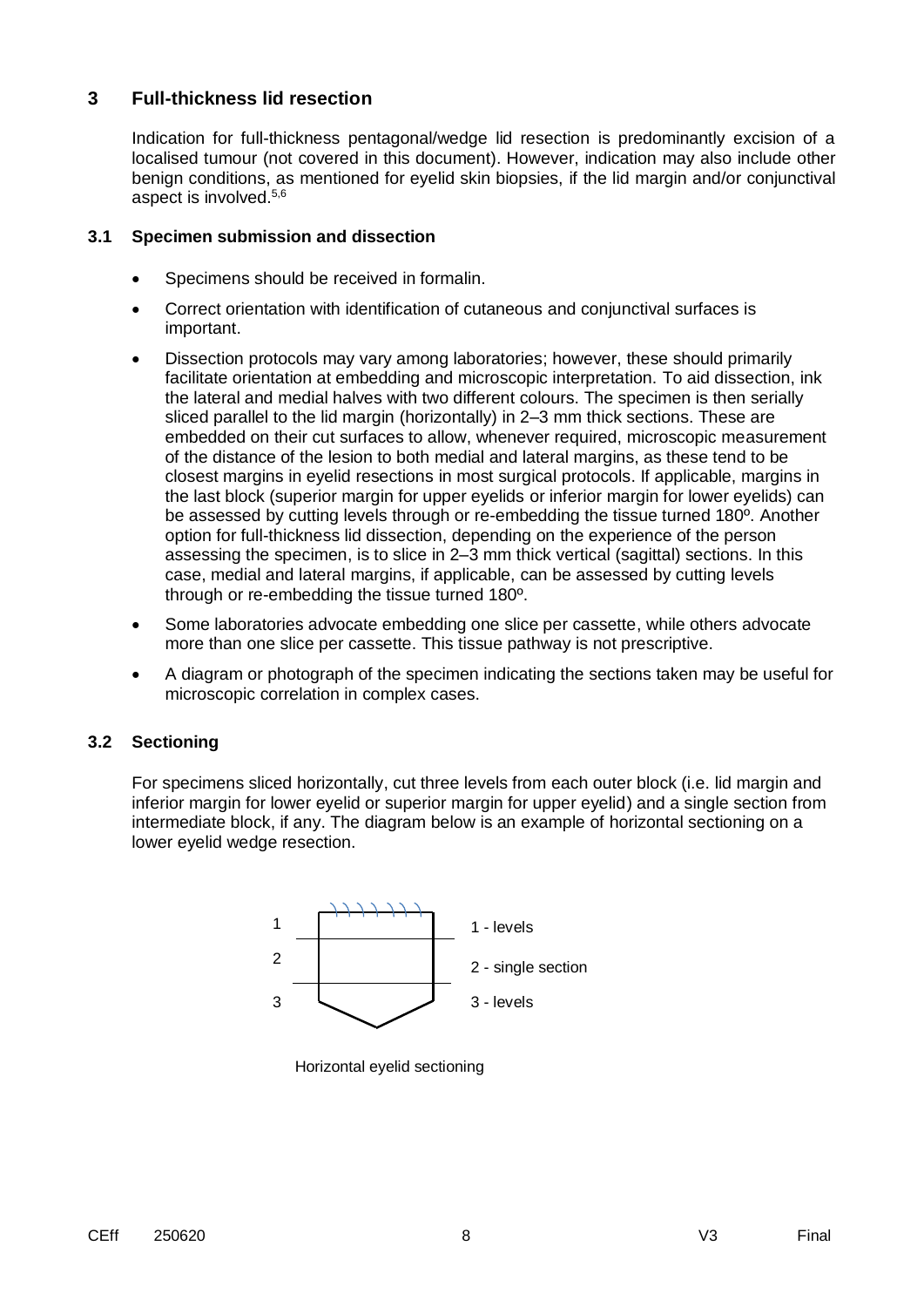For specimens sliced vertically, cut three levels from each outer block (i.e. medial and lateral margins) and a single section from each intermediate block, if any. The diagram below is an example of vertical sectioning on a lower eyelid wedge resection.



Vertical eyelid sectioning

It should be noted that some laboratories only cut levels for further clarification of the pathology.

### **3.3 Routine staining**

H&E staining should be used for initial assessment.

### **3.4 Further investigations**

According to clinical indications or pathological findings, supplementary investigations might include:

- special stains for microorganisms (e.g. Gram, Grocott, PAS, ZN)
- elastic van Gieson (EVG)
- Congo red, Sirius red or immunohistochemistry for amyloid
- immunohistochemistry for differential diagnosis of unexpected malignancy.

# **3.5 Report content**

The report should include

- clinical information
- biopsy dimensions and macroscopic description
- microscopic findings
- interpretation of findings leading to specific or differential diagnosis
- any recommendation for supra-regional referral
- conclusion
- SNOMED codes.

*[Level of evidence – C, D and GPP.]*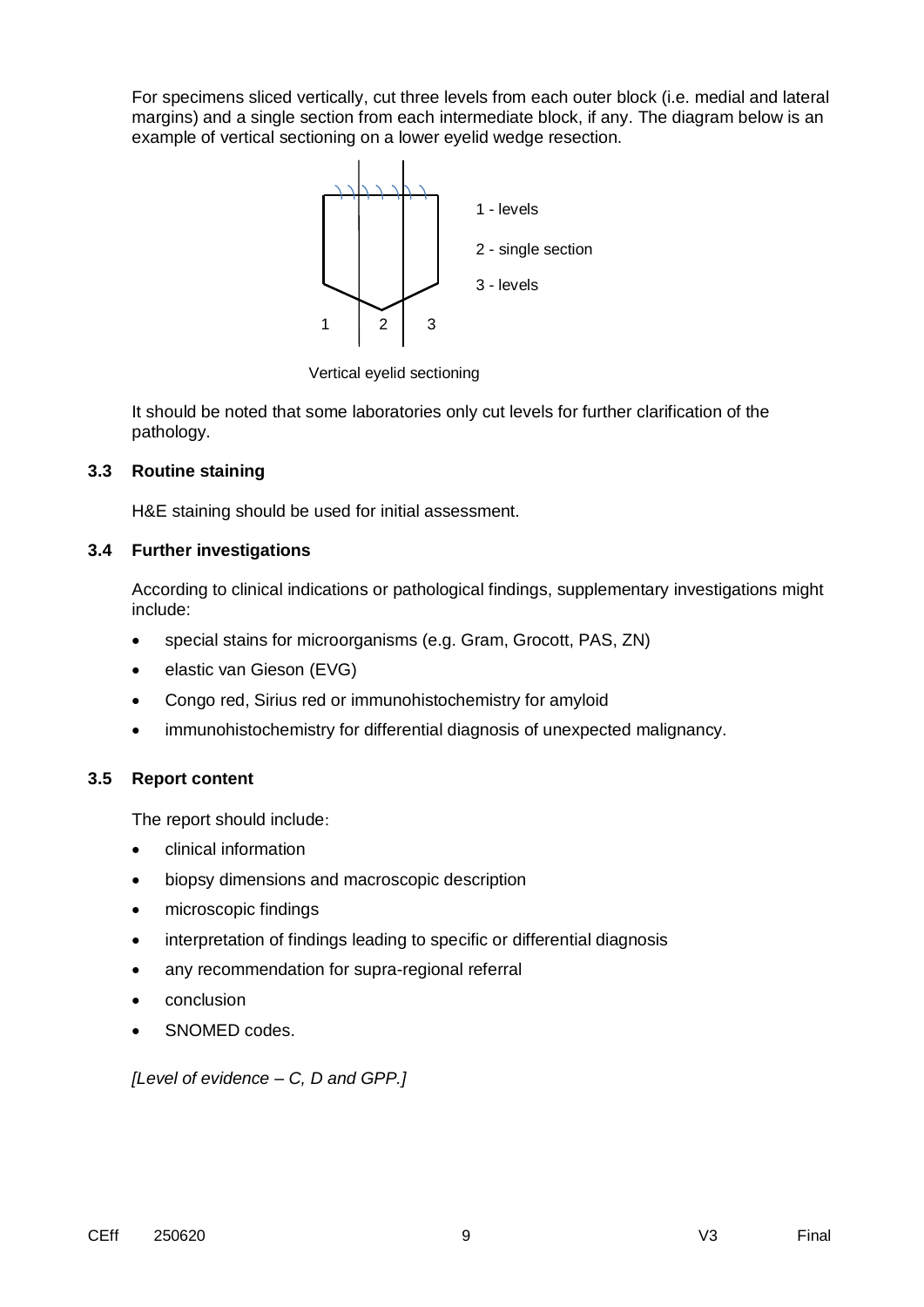# **4 Corneal specimens**

A wide range of corneal specimens can be submitted for histopathological analysis. These include small/punch biopsies, epithelial scrapings, corneal buttons (anterior/posterior lamellar or penetrating keratoplasties), corneal 'membranes' (endothelial keratoplasty) and donor corneal-scleral specimens.5,6

### **4.1 Specimen submission and dissection**

- Specimens should typically be received in formalin. Please note that fixation in formalin may induce some degree of cloudiness in the specimen.
- In cases of suspected corneal dystrophy or if specimens are required for research purposes, an axial strip can be fixed in glutaraldehyde for EM if indicated.<sup>7</sup>
- Corneal specimens should be handled gently to avoid damage to anterior or posterior surfaces.
- Measure the diameter of the disc/biopsy and describe any variation in overall thickness. In corneal-scleral donor specimens, the width of the attached scleral rim should be measured.
- Macroscopic examination of corneas can be facilitated by using a dissecting microscope against both dark and light backgrounds.
- Corneal discs may contain suture material from previous keratoplasty or local repair. Some specimens may also show peripheral radial marks or a central dot to help orientation for the surgical procedure.
- A description of any of the following should be included:
	- texture of anterior and posterior surfaces
	- any defect, ulceration or perforation including respective location and measurement
	- any opacity, loss of transparency or scars, including distribution, shape, colour and measurements
	- any signs of neovascularisation.
- In most cases, a corneal disc can be bisected through areas of interest and, whenever possible, at right angles to wounds and scars. This can be safely done with the concave posterior surface upwards to minimise any possible artefactual endothelial detachment from Descemet's membrane.
- Both button halves should be embedded on their edges.
- Corneal biopsies can be processed whole and should be embedded on their edges.
- Donor corneal-scleral specimens may or may not include a central defect corresponding to the trephined area. If the cornea or part of it is present, these specimens can be cut in three parallel sections. When only the scleral rim remains, this can be sectioned radially in 4 mm wide pieces to be embedded on their edges.

#### **4.2 Sectioning**

Initially three levels should be cut. If pathology is very focal, a more careful stepwise approach may be required and unstained spare sections should be kept. Some laboratories will cut one section and only cut further levels for clarification.

An initial single section is acceptable for scleral rims.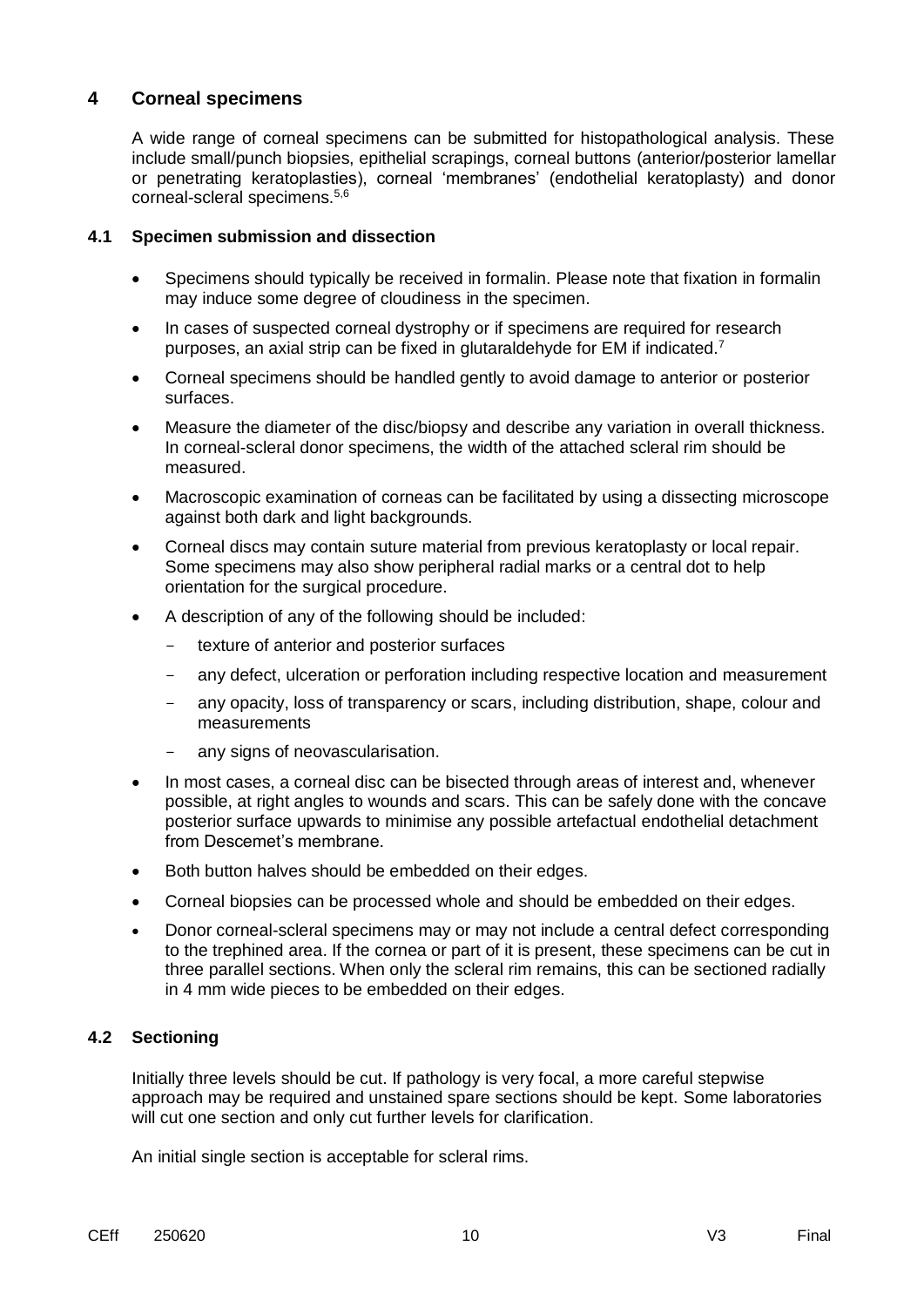## **4.3 Routine staining**

H&E and PAS staining should be used.

### **4.4 Further investigations**

According to clinical indications or pathological findings, supplementary investigations might include:

- special stains for microorganisms (e.g. Gram, Grocott, Giemsa, ZN, modified ZN; a modified ZN also permits the detection of *Nocardia* and microsporidia)
- immunohistochemistry/polymerase chain reaction (PCR) for herpes simplex virus I and II
- $\bullet$  Alcian blue for mucopolysaccharide deposits<sup>8</sup>
- $\bullet$  Masson's trichrome for differential diagnosis of granular/keratohyaline deposits<sup>8</sup>
- Congo red, Sirius red or immunohistochemistry for amyloid deposits<sup>8</sup>
- von Kossa for suspected dystrophic calcification
- Perls' for haemosiderin or Fleischer rings
- immunohistochemistry (cytokeratins) for suspected posterior polymorphous dystrophy
- immunohistochemistry (e.g. CK3, CK19, CK7, CK12, CK13) for suspected limbal stem cell deficiency
- transmission EM (in some instances EM may be indicated for confirmation of a rare dystrophy or an unusual microorganism [e.g. microsporidium]).<sup>7</sup>

#### **4.5 Report content**

The report should include:

- clinical information
- biopsy dimensions and macroscopic description
- microscopic findings
- interpretation of findings leading to specific or differential diagnosis
- any recommendation for supra-regional referral (expert opinion or further tests [e.g. EM, PCRI if not available locally)
- conclusion
- SNOMED codes.

*[Level of evidence – C, D and GPP.]*

# **5 Conjunctival biopsies**

The main indications for non-neoplastic conjunctival biopsies are:

- non-pigmented lesions (e.g. pterygium/pingueculum, cyst, dermoid/choristoma)
- inflammatory lesions (infectious or non-infectious), including ocular cicatricial pemphigoid
- differential diagnosis of lymphoid lesions.<sup>5</sup>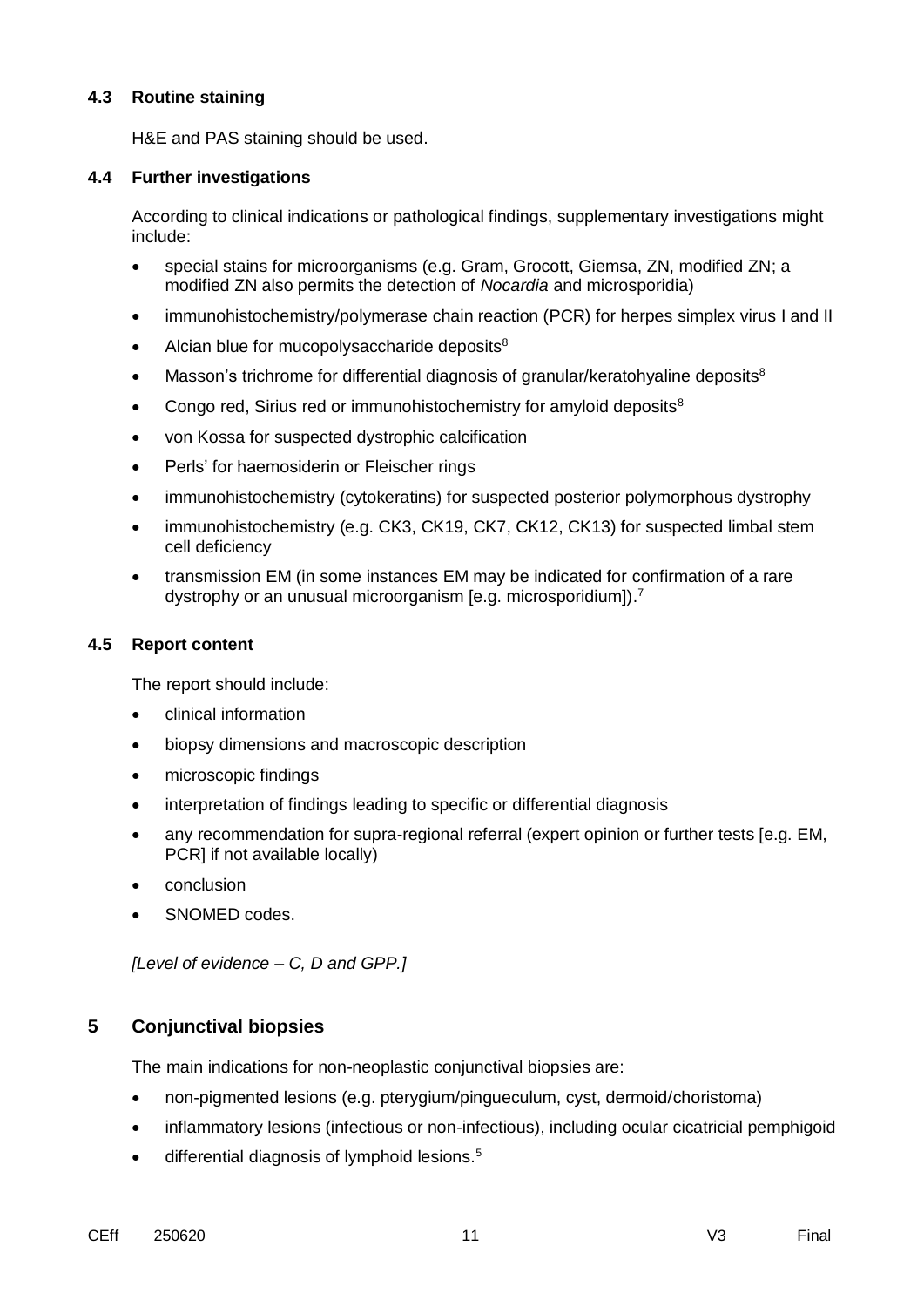Caruncular biopsies can also be performed for pigmented or non-pigmented lesions and suspected neoplasia. Incisional mapping conjunctival biopsies consist of multiple biopsies usually performed to estimate the extent of a melanocytic or epithelial intraepithelial neoplasia.5,6

#### **5.1 Specimen submission and dissection**

- Specimens should typically be received in formalin, except those for direct IF, which should be received fresh or in an appropriate transport medium (see section 1.4).
- Conjunctival specimens are usually very thin and as such tend to curl. This can be minimised by laying the biopsies on a piece of sponge or card immediately after being taken to allow them to fix flattened.
- Macroscopic examination should include measurements and a description of any visible abnormality.
- Margins of excisional conjunctival or caruncular biopsies with appropriate clinically indicated orientation should be inked whenever practical.
- Excisional specimens (usually larger than 6 mm in their long axis) should be serially sliced perpendicular to the long axis. Each slice should then be embedded on its cut surface.
- Small biopsies can be processed whole and embedded on their longest edge.
- Samples for direct IF should be embedded whole in freezing mount on their longest axis. $9,10$

### **5.2 Sectioning**

For processed and paraffin-embedded tissue, cut three to four levels. Some laboratories cut just one section initially, with further levels cut later if required for clarification.

For frozen samples for direct IF, cut one or two sections per slide.

#### **5.3 Routine staining**

H&E staining should be used for initial assessment of all sample types. The following antibodies can be used on frozen samples for direct IF: IgA, IgG, IgM, C3c and fibrinogen.

#### **5.4 Further investigations**

According to clinical indications or pathological findings, supplementary investigations might include:

- PAS for assessment of basement membranes and goblet cells
- special stains for microorganisms (Gram, PAS, Grocott, ZN)
- EVG
- Congo red, Sirius red or immunohistochemistry for amyloid
- Masson-Fontana
- immunohistochemistry for differential diagnosis of unexpected malignancy.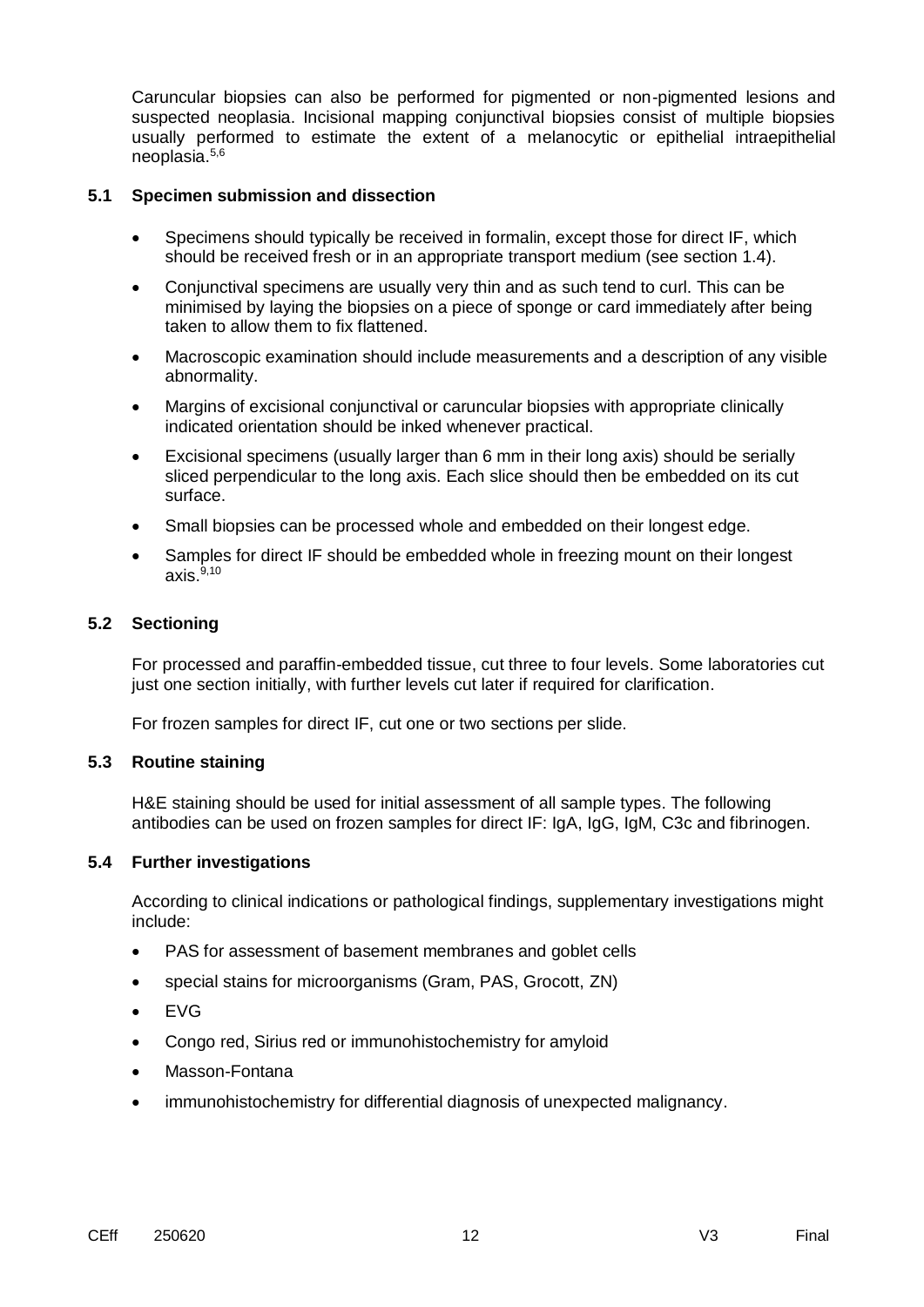#### **5.5 Report content**

The report should include:

- clinical information
- biopsy dimensions and macroscopic description
- microscopic findings (with correlation with respective location for mapping biopsies)
- interpretation of findings leading to specific or differential diagnosis
- any recommendation for supra-regional referral (for expert opinion or further tests [e.g. cytogenetics, direct IF] if not available locally)
- conclusion
- SNOMED codes.

*[Level of evidence – D and GPP.]*

# **6 Trabecular meshwork**

### **6.1 Specimen submission and dissection**

Trabecular meshwork samples are usually submitted for histopathological analysis for research purposes. The following instructions are suggested:

- fix in formalin
- macroscopic examination may require magnification. Most samples contain scleral tissue only. If present, the outflow system is usually pigmented. Any attached ciliary muscle may aid orientation.
- the specimen can be bisected perpendicularly to the trabecular meshwork.<sup>6</sup>

# **6.2 Sectioning**

Cut ten serial sections mounted on five slides. 6

# **6.3 Routine staining**

Stain three out of five slides with H&E. Keep two slides unstained ready for further investigation with special stains. Research cases typically follow respective protocol.<sup>6</sup>

# **6.4 Further investigations**

Further investigations might include:

- special stains if suspected extracellular material (Masson Trichrome, EVG, Alcian blue, PAS)
- transmission  $EM.^6$

# **6.5 Report content**

The report should include:

- clinical information
- biopsy dimensions and macroscopic description
- CEff 250620 13 V3 Final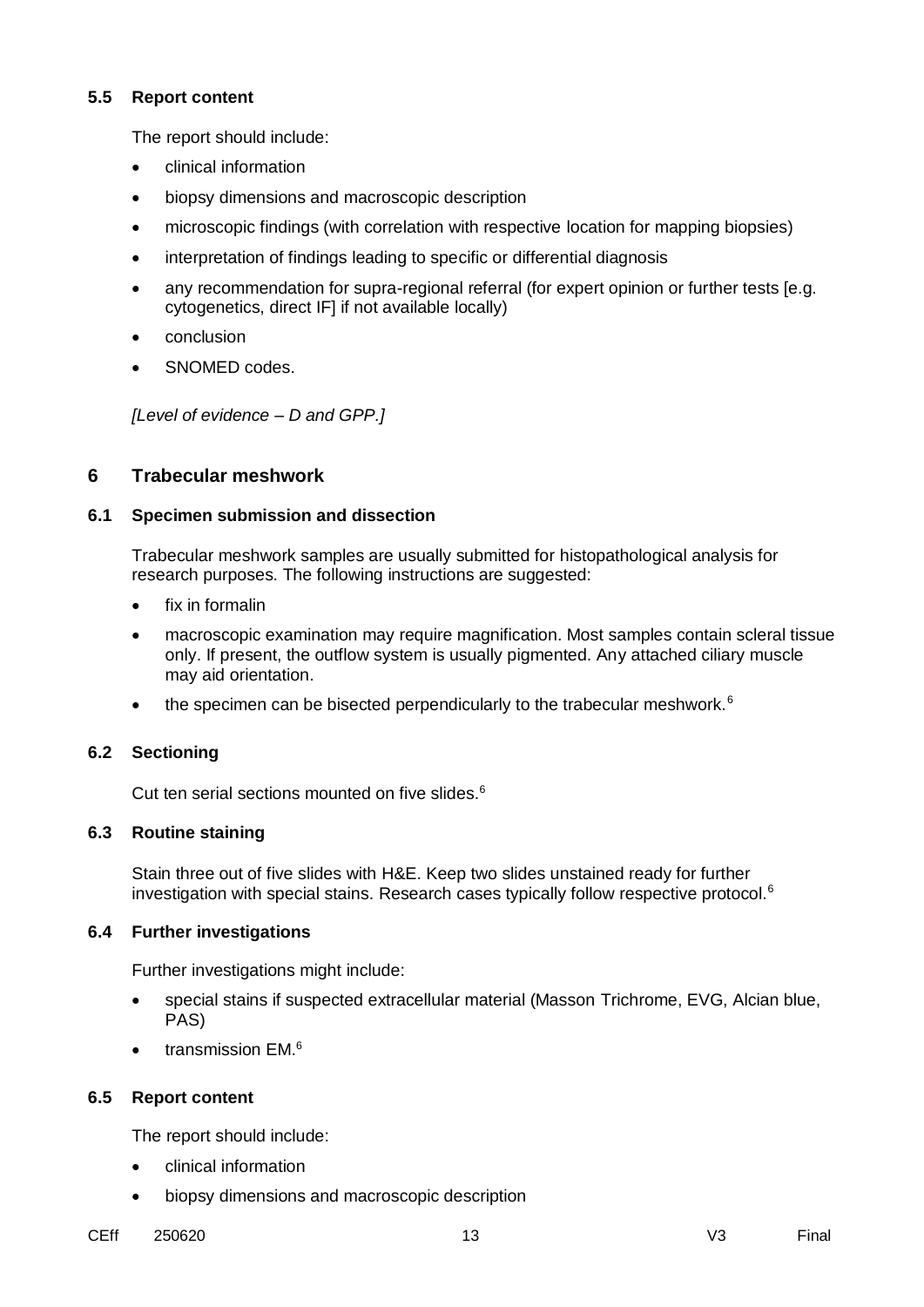- microscopic findings
- interpretation of findings
- any recommendation for supra-regional referral
- conclusion
- SNOMED codes.

*[Level of evidence – C and D.]*

## **7 Iris, ciliary body and choroid5,11**

#### **7.1 Specimen submission and dissection**

The main indications for a non-neoplastic iris, ciliary body or choroidal/retino-choroidal biopsy are cysts, glaucoma-associated anterior chamber syndromes (essential iris atrophy and iridocorneal endothelial syndrome) and infectious and non-infectious inflammatory pathologies.

The biopsies should generally be fixed in formalin. However, if there is a suspected viral aetiology (e.g. viral retino-choroiditis), a small piece needs to be fixed in glutaraldehyde for transmission EM. For any suspected infectious case, clinicians must send material for microbiology (culture, PCR/molecular testing) before fixing the specimen.

These biopsies are quite small and should be placed into sterile Eppendorf tubes containing formalin in theatre rather than standard formalin pots.

After a description has been taken, the biopsies should be wrapped carefully in paper and placed in a nylon tissue bag, biopsy wrap or cell-safe capsule, to minimise risk of loss during processing.<sup>5,11</sup>

#### **7.2 Sectioning**

Serial sections or close levels with many spares in between are recommended to ensure focal pathology is not missed.5,11

#### **7.3 Routine staining**

H&E staining should be used.

#### **7.4 Further investigations**

Further investigations might include:

- Gram (bacteria)
- PAS and Grocott (fungi and parasites; macrophages containing liquefied lens materialphacogenic uveitis; vacuolated iris pigment epithelium and thickened ciliary body basement membrane in diabetes; exfoliation material)
- Congo red, Sirius red or immunohistochemistry (amyloid)
- modified ZN (mycobacteria and *Nocardia*)
- Warthin-Starry (spirochetes)
- Perls' (haemorrhage)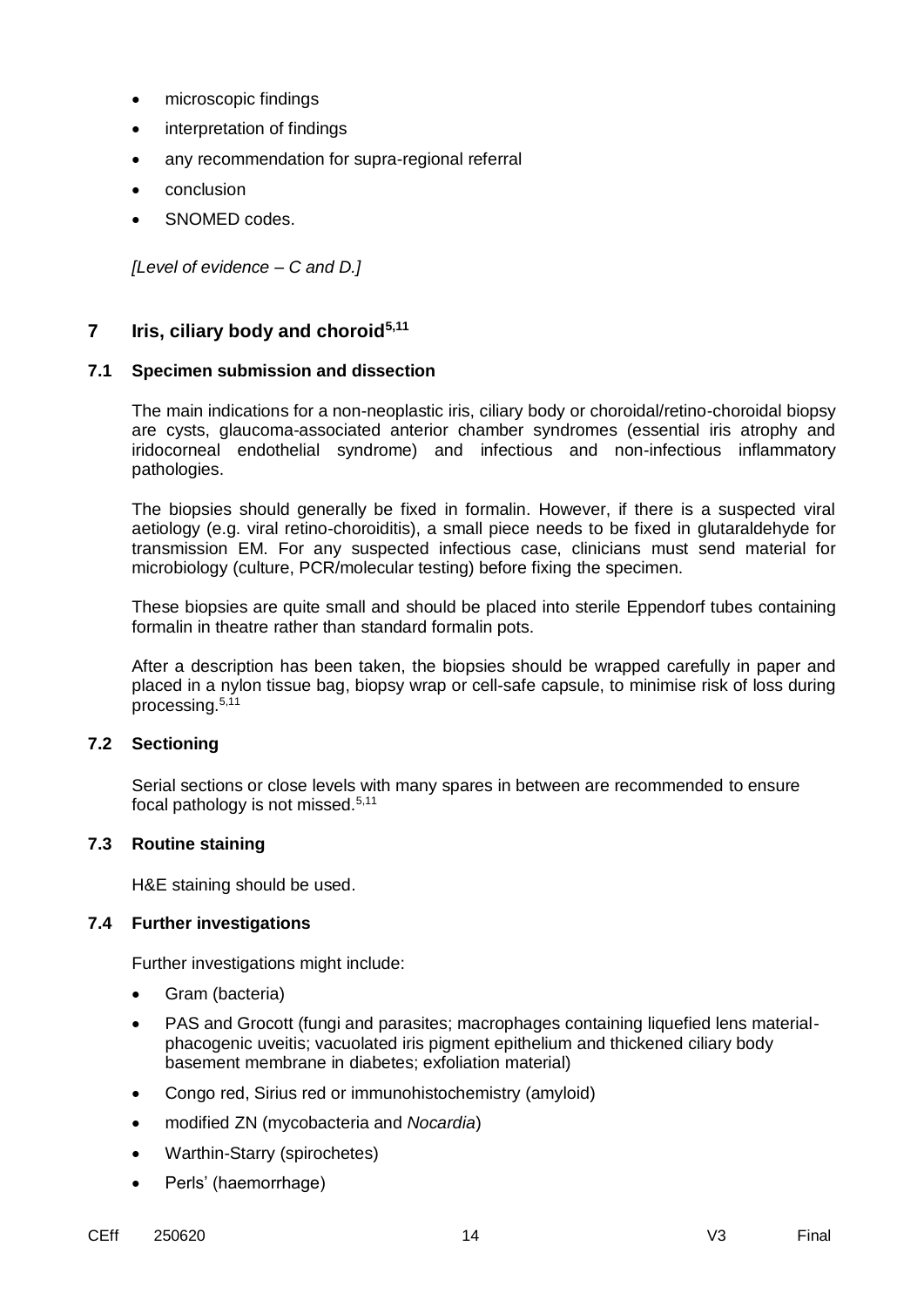- immunohistochemistry for viruses (herpes virus family)
- PCR on paraffin sections (for infectious agent speciation)
- transmission EM (for infectious agents mainly).<sup>5,11</sup>

#### **7.5 Report content**

The report should include:

- clinical information
- biopsy dimensions and macroscopic description
- microscopic findings
- interpretation of findings
- any recommendation for supra-regional referral
- conclusion
- SNOMED code.

*[Level of evidence – C and D.]*

#### **8 Lens**

#### **8.1 Specimen submission and dissection**

The natural lens is rarely submitted, but may be for congenital, traumatic, metabolic or infectious aetiologies, or suspected heavy metal deposition. Natural lens fragments should be fixed in formalin  $\pm$  glutaraldehyde if transmission EM is required. The lens may be received as fragments in a bag, containing balanced salt solution, post-phacoemulsification. Fixative can be poured into the bag to fix the fragments.

Intraocular lenses (IOL) may be submitted when there have been issues with mechanical trauma, inflammation, infection, wrong power or decentration. IOL should be submitted in formalin and their make should be identified (clinical notes or IOL catalogue). Note the integrity of the optics and haptics, and the colour and distribution of any opacification.<sup>12-14</sup>

#### **8.2 Sectioning**

For natural lens tissue, cut three levels. Some laboratories cut only one level initially.<sup>12-14</sup>

#### **8.3 Routine staining**

For natural lens tissue, H&E and PAS should be used. IOL can be stained whole with H&E. IOL can be whole mounted on a glass slide with a well using aqueous medium and coverslipped. This technique allows cellular material to be assessed clearly.12−14

#### **8.4 Further investigations**

Further investigations might include:

- Gram, PAS, Grocott, ZN and Wade-Fite if infection is suspected. The whole mounted IOL can be removed, decolourised of H&E and re-stained.
- PAS for lens-induced uveitis (macrophages with eosinophilic liquified lens contents), membranes surrounding IOL and exfoliation syndrome
- CEff 250620 15 V3 Final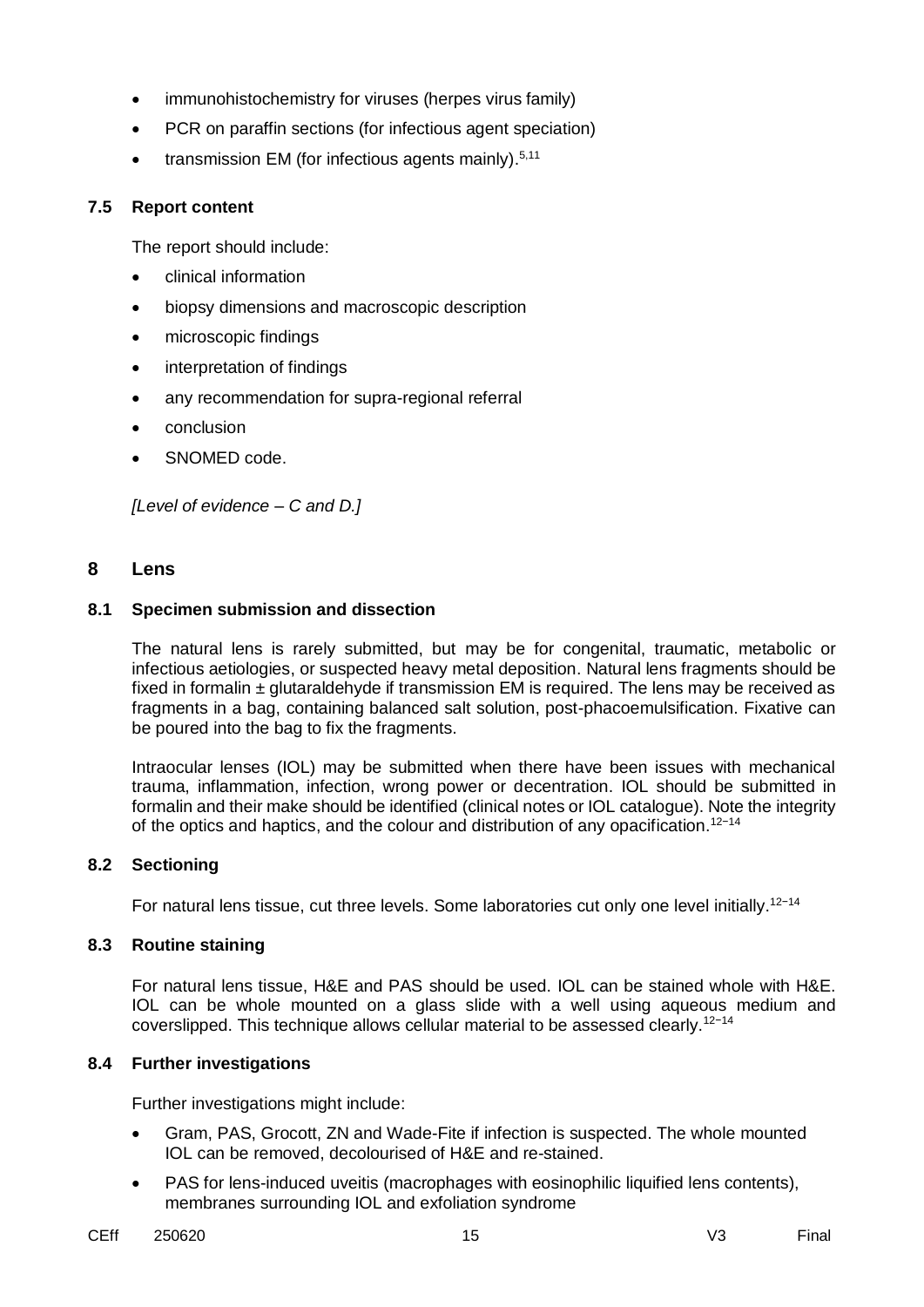- Alizarin red or von Kossa for mineralisation of IOL
- Perls' for siderosis lentis
- copper stains for chalcosis lentis
- transmission EM (especially for Alport's syndrome)
- scanning EM (for IOL).

#### **8.5 Report content**

The report should include:

- clinical information
- biopsy dimensions and macroscopic description
- microscopic findings
- interpretation of findings
- any recommendation for supra-regional referral
- conclusion
- SNOMED codes.

*[Level of evidence – D.]*

# **9 Vitreous specimens and cytology**

#### **9.1 Specimen submission and dissection**

It is not necessary to submit vitrectomy material for histological or cytological examination if the clinical indication for surgery is removal of opacities (e.g. vitreous haemorrhage) or in the course of retinal detachment surgery. If the clinical presentation is unusual, non-neoplastic samples might occasionally be submitted for assessment of pathologies, including haemorrhage, amyloid, asteroid hyalosis and inflammation (whether infectious or noninfectious).

A vitreous biopsy is most commonly obtained as a tap (when it may be submitted in a syringe) or as a vitrectomy specimen (when it may be submitted in a cassette or bag, or decanted into a pot). Vitreous taps are often received in a capped syringe or a universal tube. Depending on local agreement, they may be submitted fixed or unfixed. If the latter, fixative can be added in the laboratory. Diagnostic vitrectomy specimens are often received in a vitrectomy bag or cassette, or decanted into a pot. They may be received fixed or unfixed. If the latter, fixative can be added in the laboratory. If infection is suspected, ophthalmologists should be advised to send material for appropriate microbiological investigations before fixation.

Anterior chamber (aqueous) aspirates might occasionally be submitted for evaluation of haemorrhage or inflammation. Anterior chamber aspirates are very small in volume and are often submitted in a syringe.

Fixation methods will depend on local cytology protocols and requirements, for example ancillary investigations. The volume of the fluid should be recorded and any tissue fragments noted. Fragments can be removed, fixed in formalin and processed to paraffin wax.<sup>15</sup>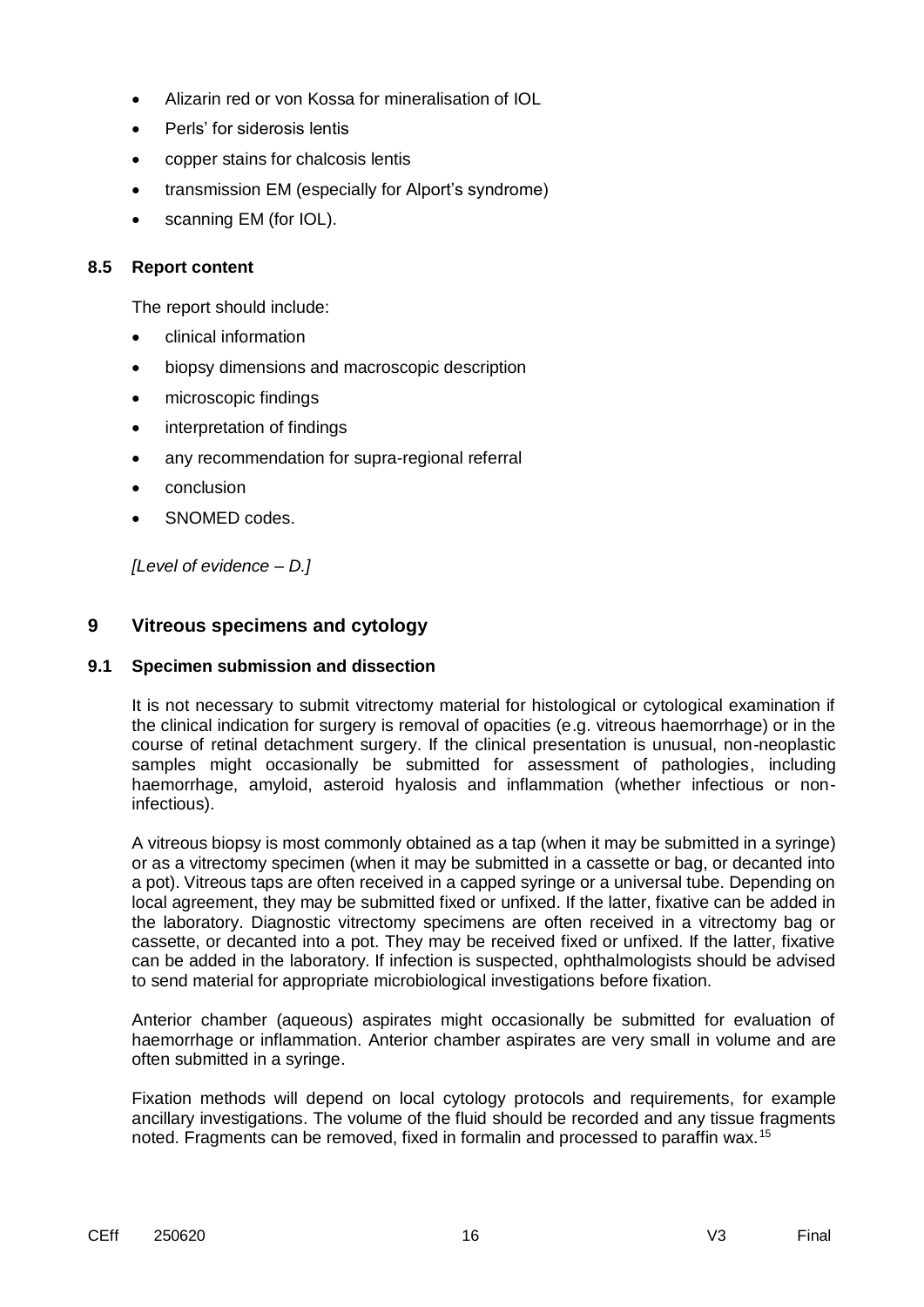There are several methods for preparing specimens. The two most common are cytospins and cell blocks. Cytospins are prepared onto glass slides and cell blocks are processed to paraffin wax. As the material is usually limited, serial sections and spares should be cut.<sup>15</sup>

#### **9.3 Routine staining**

H&E or Giemsa should be used (depending on method of preparation).<sup>15</sup>

### **9.4 Further investigations**

According to clinical indications or morphological findings, supplementary investigations might include:

- Congo red for amyloid (the National Amyloidosis Centre, Royal Free Hospital, can undertake subtyping)
- special stains for pigment (Perls', Masson-Fontana)
- special stains for microorganisms (Gram, PAS, silver stains, [modified] ZN, Warthin-Starry)
- specific immunohistochemistry, PCR or transmission EM for certain infectious organisms. 15

### **9.5 Report content**

The report should include:

- clinical information
- specimen volume and presence of fragments
- microscopic findings
- interpretation of findings
- any recommendation for supra-regional referral (especially for further investigations that are not available locally)
- conclusion
- SNOMED codes.

*[Level of evidence – D.]*

# **10 Epiretinal membranes**

#### **10.1 Specimen submission and dissection**

It is not usually necessary to submit epiretinal membranes for histological examination. On the occasions when a specimen is submitted, it is likely to be extremely small. The specimen should be submitted in formalin in an appropriately sized receptacle. An Eppendorf or similarly sized tube allows the specimen to be easily seen. The specimen may be stained blue during the biopsy procedure. If not, a small drop of Alcian blue or similar dye may be added to aid visualisation. Identify and measure the specimen (it may be fragmented). Specimen wrap paper will help to ensure the specimen remains in the cassette. If the specimen is not identified within the receptacle including its lid, the formalin can be spun down and handled as cytology.<sup>5</sup>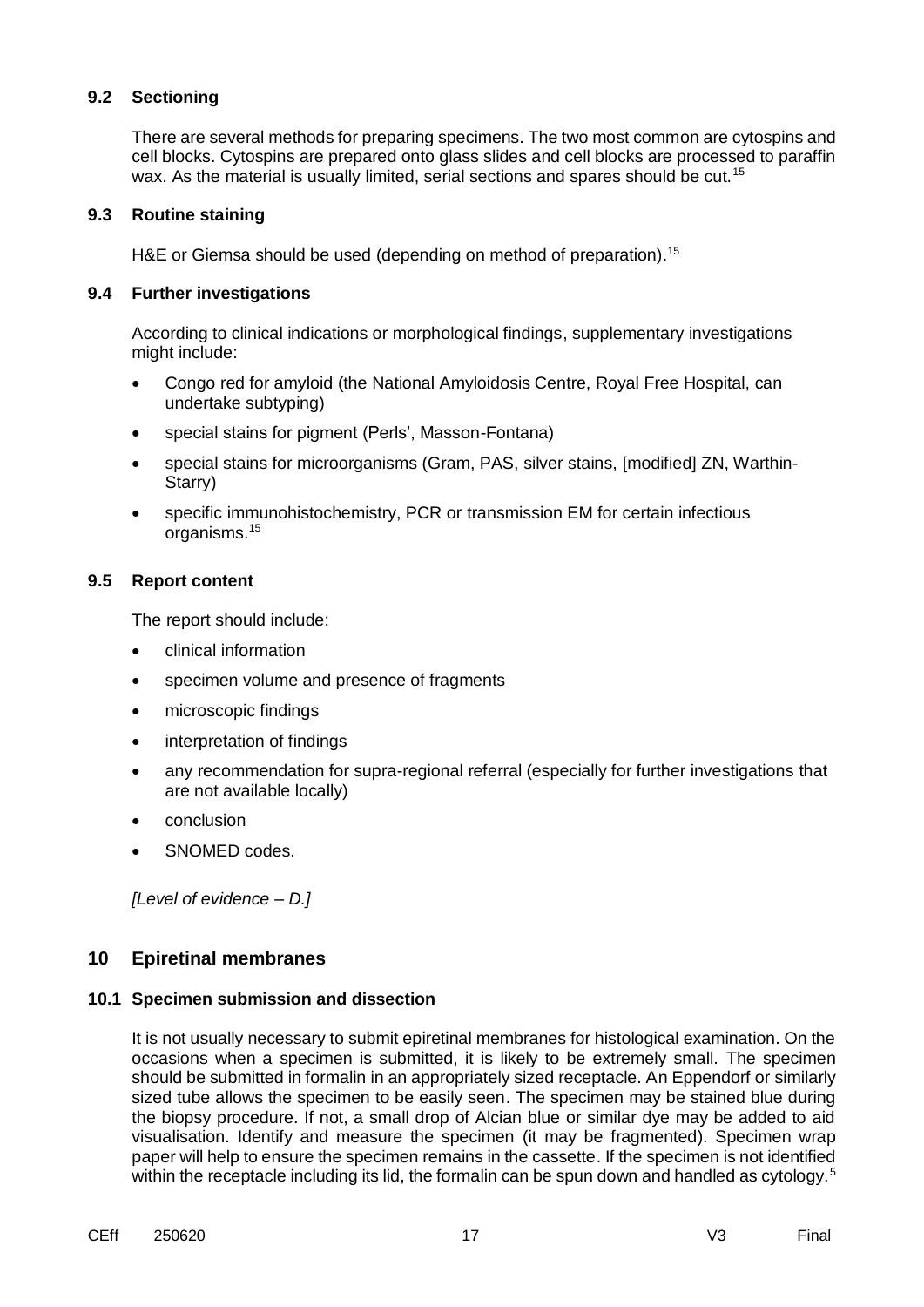Cut serial sections with spares.<sup>5</sup>

### **10.3 Routine staining**

H&E and PAS should be used.<sup>5</sup>

#### **10.4 Further investigations**

Depending on the clinical question, immunohistochemistry may be used to highlight constituent cells, including: CK7 (for retinal pigment epithelium [RPE]), CD34 (for new vessels), CD68 (macrophages and RPE), glial fibrillary acidic protein and smooth muscle actin. 5

#### **10.5 Report content**

The report should include:

- clinical information
- specimen dimensions
- microscopic findings
- interpretation of findings
- conclusion
- SNOMED codes.

*[Level of evidence – D and GPP.]*

# **11 Enucleations**

#### **11.1 Specimen submission and dissection**

Please note this protocol does not cover paediatric suspected non-accidental injury cases. Specimens should be fixed in formalin for at least 24 hours prior to dissection. The specimen should not be opened or injected with formalin in an attempt to improve fixation.

The following process should be followed:

- orientate the eye: on inspecting the posterior aspect of the globe, the optic nerve lies medially to the inferior oblique muscle insertion. The superior oblique muscle tendinous insertion lies superiorly. It may not be possible to orientate a traumatised or phthisical (shrunken and scarred) globe.
- measure the globe in three dimensions: anteroposterior, horizontal and vertical. Typical measurements of each are approximately 22–24 mm. There may be focal or generalised distortion or discolouration, as well as features of previous surgery (e.g. filtering blebs) or trauma.
- measure the cornea horizontally (typically 12 mm) and vertically (typically 11 mm). Note any opacities.
- note the pupil shape (round, oval, irregular) and size. The view may be obscured by corneal opacity or blood in the anterior chamber.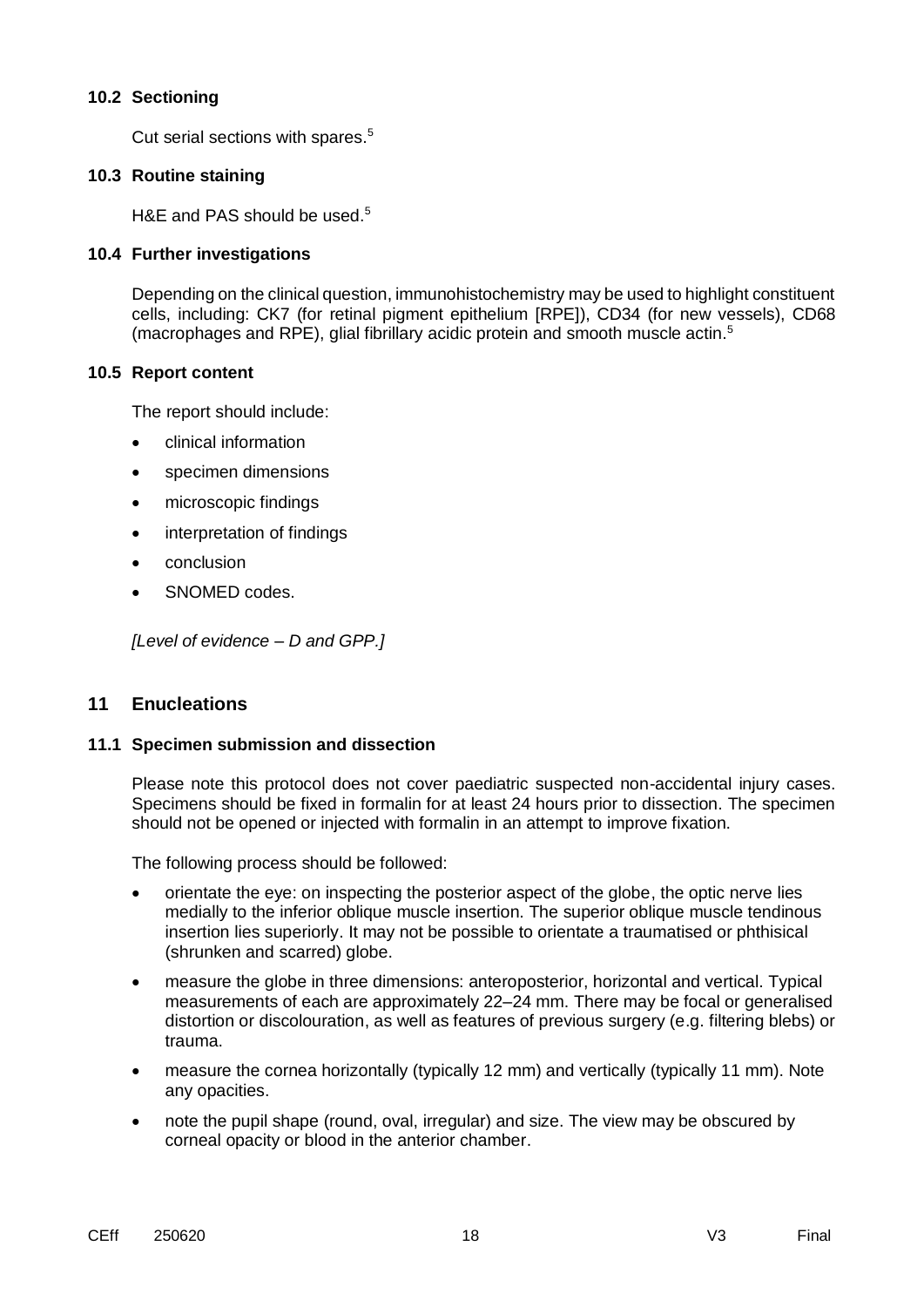- note the length of the optic nerve. If length allows, sample the cut end so a transverse section can be assessed. Inking of the (remaining) cut end helps to identify it during microtomy.
- sample the vortex veins, in case of unsuspected intraocular malignancy.
- transilluminate through the cornea/pupil to identify potential intraocular masses. This step helps to inform decisions about how to slice the globe.
- if no focal pathology is identified on transillumination, the eye can be opened horizontally so macular histology can be assessed. Otherwise, vertical or oblique cuts can be made to produce the calottes (caps).
- take the calottes by making two parallel anteroposterior slices, one on either side of the cornea and optic nerve. A skin graft or similar blade is useful to achieve a smooth cut. The non-calotte portion is the 'main block' or 'PO block'.
- the main block of an enucleation specimen should include cornea, pupil, optic nerve and representative pathology.
- examine the interior of the eye. Note any shallowing of the anterior chamber, masses, haemorrhage or retinal detachment. A crystalline lens may be present, or an IOL.
- the main block will probably require a deep or large cassette and mould. The calottes may be processed if they show macroscopic pathology.6,16−18

The main block may require three to five levels before the pupil and optic nerve are reached. Sufficient levels should be cut in the main block (and calottes, if processed) to demonstrate the findings specific to the case.6,16−18

#### **11.3 Routine staining**

H&E and PAS should be used. The latter is especially useful to demonstrate Descemet's membrane, lens capsule, the retinal inner limiting membrane and Bruch's membrane, especially if the structures are distorted.6,16−18

#### **11.4 Further investigations**

Further investigations will depend on clinical context and microscopic findings. They might include:

- special stains for microorganisms (Gram, Grocott, [modified] ZN)
- Perls' for iron if there is current or old haemorrhage
- immunohistochemistry for reactive proliferations or suspected tumours
- CD68 may be helpful to define granulomas if sympathetic endophthalmitis is suspected.<sup>6,16−18</sup>

#### **11.5 Report content**

The report should include:

- clinical information
- globe, cornea and optic nerve macroscopic dimensions
- microscopic findings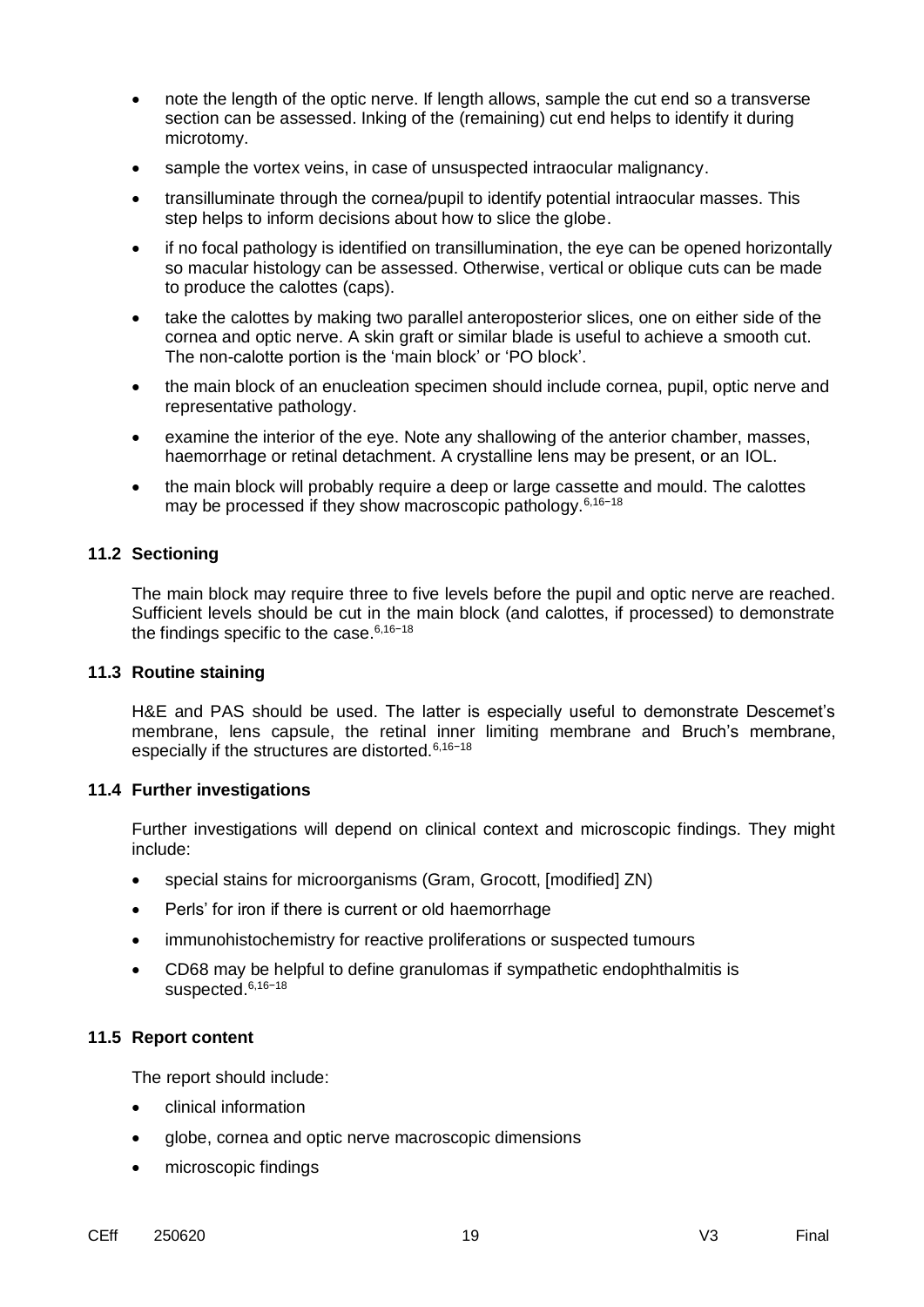- interpretation of findings (neoplasia or sympathetic endophthalmitis are of particular concern)
- any recommendation for supra-regional referral (especially for further investigations that are not available locally)
- conclusion
- SNOMED codes.

*[Level of evidence – C, D and GPP.]*

# **12 Eviscerations**

#### **12.1 Specimen submission and dissection**

The specimen usually includes cornea with a rim of sclera as well as the intraocular contents. The specimen may be heavily calcified.

The following process should be followed:

- fix in formalin for at least 24 hours.
- measure any corneoscleral button. Note obvious pathology such as opacity, perforation, scars or sutures. Slice into three or four pieces to allow for embedding on edge.
- measure the intraocular contents. They may be submitted as a sac or as piecemeal haemorrhagic and membranous fragments. Slice any sac. Note the constituents, e.g. retina, vitreous, crystalline lens or IOL and uveal tissue. There may be oil postvitrectomy.
- all tissue should be submitted. It may be easier to place the cornea in its own cassette.
- process any IOL. It can be cut without damage to the microtomy blade. $5,16$

#### **12.2 Sectioning**

Depending on the clinical information, a single section or three levels may be cut initially.<sup>5,16</sup>

#### **12.3 Routine staining**

H&E and PAS should be used.<sup>5,16</sup>

#### **12.4 Further investigations**

Further investigations will depend on clinical information and findings on initial microscopy. They might include:

- special stains for microorganisms (Gram, Grocott, ZN, etc.)
- Perls' for old haemorrhage
- immunohistochemistry for unexpected tumour. CD68 may help to identify granulomatous inflammation if sympathetic endophthalmitis is suspected.<sup>5,16</sup>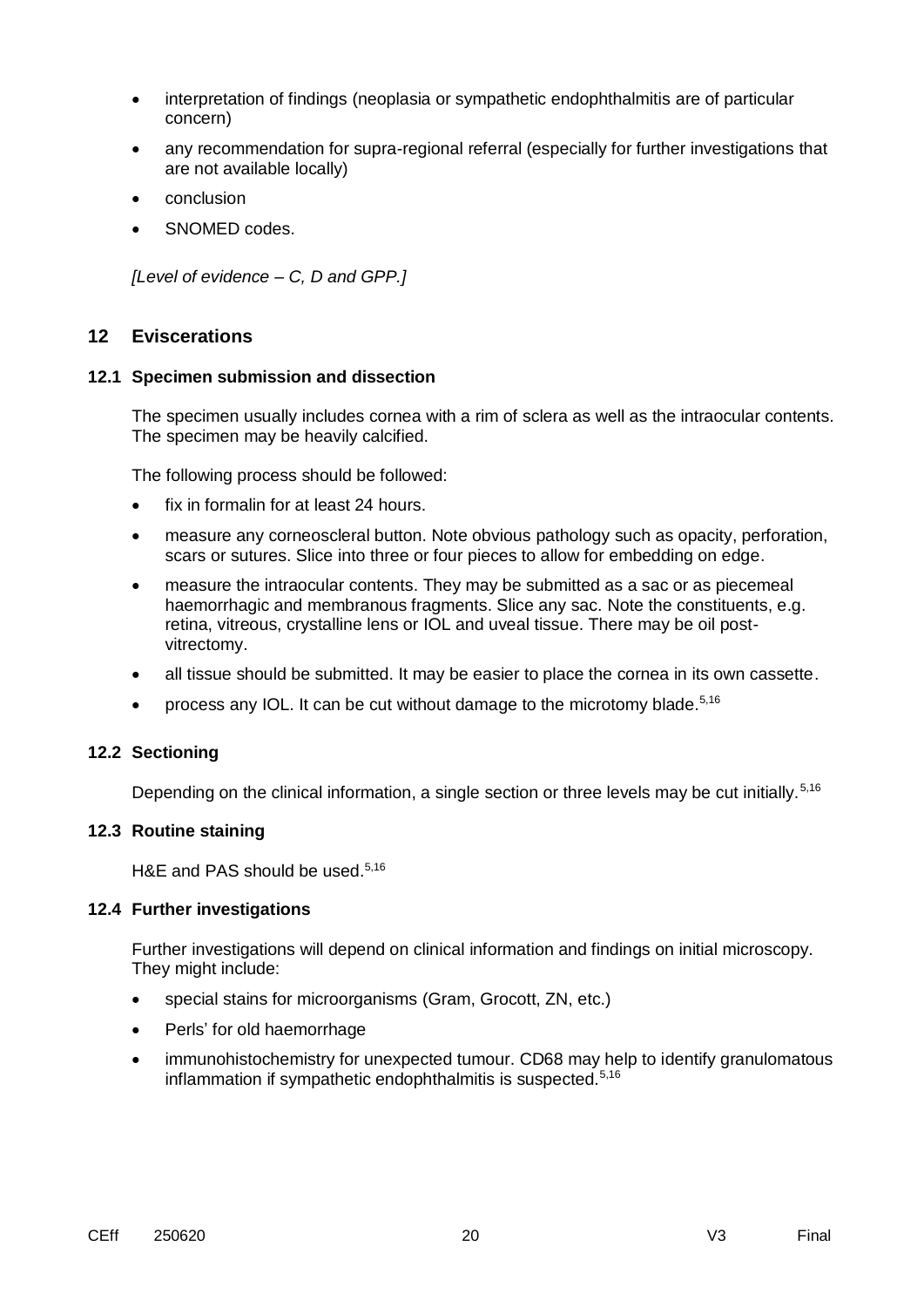#### **12.5 Report content**

The report should include:

- clinical information
- specimen dimensions
- microscopic findings
- interpretation of findings (specific mention should be made of any tumour or sympathetic endophthalmitis)
- conclusion
- SNOMED codes.

*[Level of evidence – D and GPP.]*

# **13 Orbital and lacrimal gland biopsies6,17**

# **13.1 Specimen submission and dissection**

Non-neoplastic orbital biopsies are often received for investigation of inflammatory disease. Dermoid cysts may also occur.

The following process should be followed:

- fix in formalin at least overnight or for longer if the specimen is large.
- measure the specimen in three dimensions. Piecemeal specimens may be measured in aggregate.
- provide a description, which may include texture, colour and any cyst contents.
- a discrete specimen may be inked if there is the possibility of neoplasia. Slice if required.<sup>6,17</sup>

# **13.2 Sectioning**

Depending on clinical information and specimen size, a single section or three levels may be taken. If the specimen is very small, spare unstained sections may be kept. $6,17$ 

# **13.3 Routine staining**

H&E should be used.

# **13.4 Further investigations**

Further investigations will depend on clinical information and microscopic appearance. They might include:

- special stains for microorganisms (Gram, ZN, PAS, Grocott, etc.)
- Congo red for amyloid
- immunohistochemistry for suspected IgG4-related disease or myositis.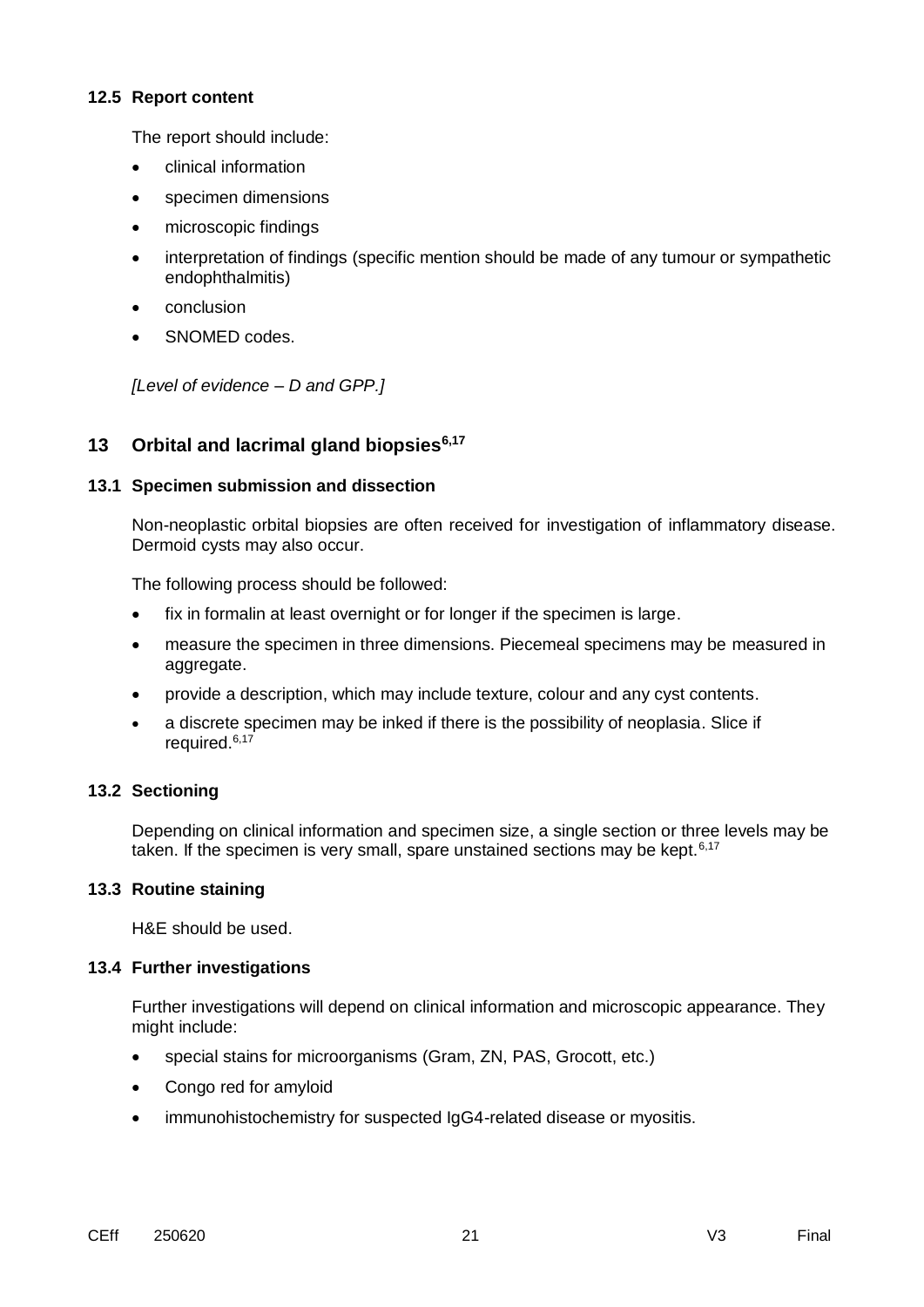#### **13.5 Report content**

The report should include:

- clinical information
- specimen dimensions
- microscopic findings
- interpretation of findings
- any recommendation for supra-regional referral (e.g. for further assessment of amyloid)
- conclusion
- SNOMED codes.

*[Level of evidence – D and GPP.]*

# **14 Orbital exenteration**

### **14.1 Specimen submission and dissection**

Non-neoplastic orbital exenterations are usually performed for intractable symptoms such as chronic inflammation and/or fibrosis, or occasionally for infections. An exenteration includes the globe (if present) as well as orbital soft tissue and eyelids. A lid-sparing exenteration will leave eyelid tissue (usually skin) behind to aid reconstructive surgery. Some exenterations include the orbital bone.

The following process should be followed:

- fix in an adequate volume of formalin: this is likely to be more than for other ophthalmic specimens. 48 hours should be sufficient.
- orientate the specimen: the caruncle and puncta lie medially. The upper lid is longer than the lower lid, and it usually has a horizontal skin crease and longer lashes. The cut end of the optic nerve should be visible posteriorly, although it may be hidden within the orbital fat.
- measure the specimen in three dimensions: anteroposterior, horizontal and vertical.
- note the amount of lid skin and optic nerve.
- check for the presence of the globe and note any obvious abnormalities (e.g. rupture, adhesions).
- note any obvious soft tissue abnormalities, e.g. masses or fibrosis
- if bone is included in the specimen, consider removing it and processing it separately, after decalcification.
- paint the external surface. Different colours, for example for the superior and inferior surfaces, will aid microscopic orientation.
- the specimen is typically breadsliced sagittally from medial to lateral (or vice versa). The middle blocks will contain the globe. The lacrimal gland will be present in a more lateral block superiorly, with the lacrimal sac (if included) in a more medial block inferiorly.
- note the appearance of the cut surface, e.g. scarring, haemorrhage, abscess and any globe disruption or intraocular abnormalities.
- if available, large blocks should be used so the slices can be processed and sectioned whole. $6,17$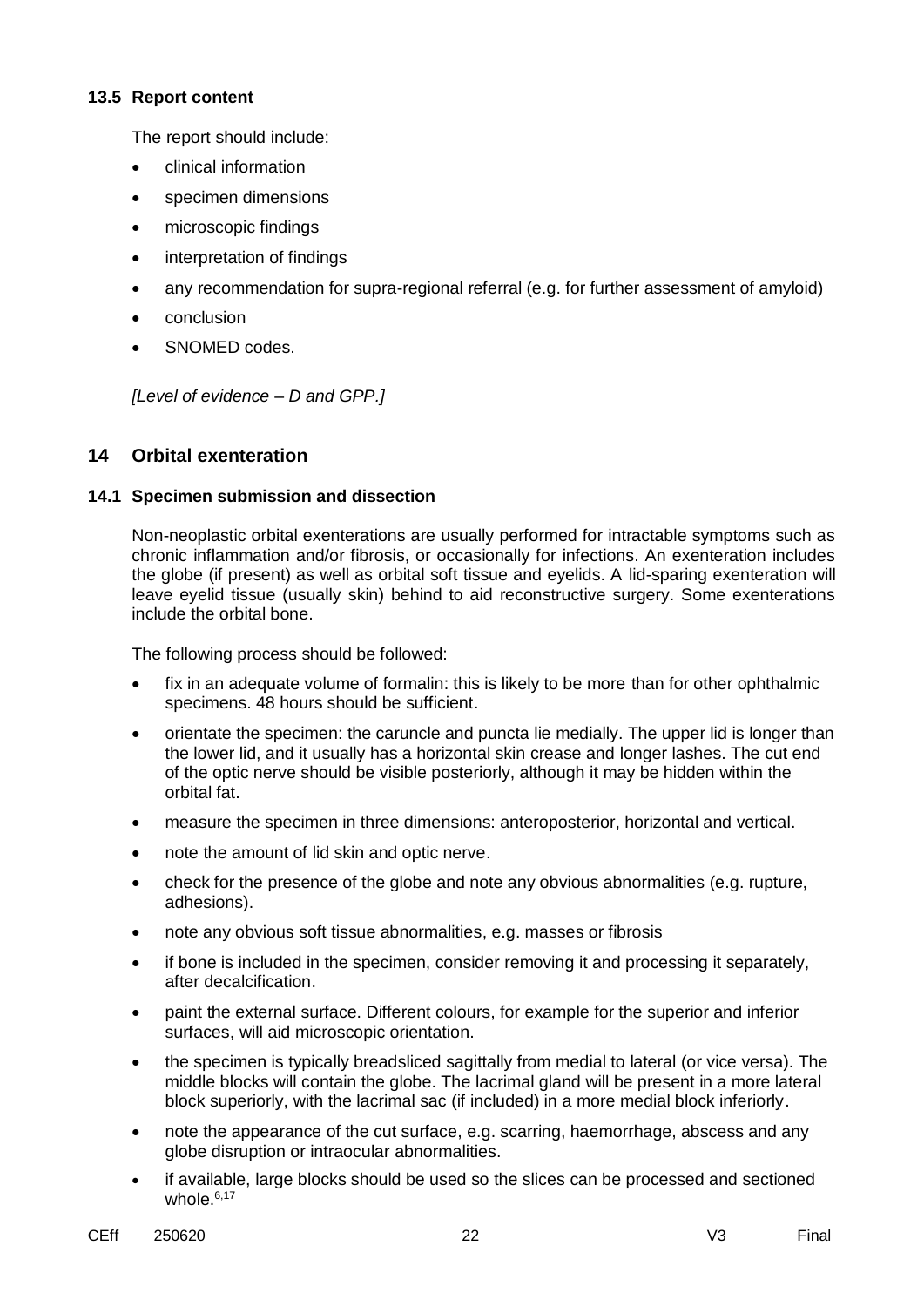Ensure that full faces are achieved.<sup>6,17</sup>

#### **14.3 Routine staining**

H&E and PAS should be used. PAS is useful for evaluation of the globe.

#### **14.4 Further investigations**

These will depend on clinical information and findings on initial microscopy, and might include:

- special stains for microorganisms (Gram, PAS, Grocott, ZN, etc.)
- Congo red for amyloid
- $\bullet$  immunohistochemistry for suspected tumours or possible IgG4-related disease.<sup>6,17</sup>

#### **14.5 Report content**

The report should include:

- clinical information
- specimen dimensions
- microscopic findings
- interpretation of findings
- any recommendation for supra-regional referral (e.g. for further assessment of amyloid)
- conclusion
- SNOMED codes.

*[Level of evidence – D and GPP.]*

#### **15 Impression cytology**

#### **15.1 Specimen submission**

Impression cytology specimens may be submitted as an investigation for suspected limbal stem cell deficiency. Sampling is generally by means of a commercially available disc/membrane received attached to a plastic ring. The specimen should be fixed in formalin overnight.<sup>19</sup>

#### **15.2 Sectioning**

No sectioning is required. The disc is removed from its plastic ring and mounted whole (*en face*) onto the glass slide.<sup>19</sup>

#### **15.3 Routine staining**

Dual immunohistochemistry for corneal cells (CK3 and CK12) and conjunctival cells (CK13 and CK19) can be performed on a single disc. PAS stain can be used if immunohistochemistry is not available, or if two discs are submitted.<sup>19</sup>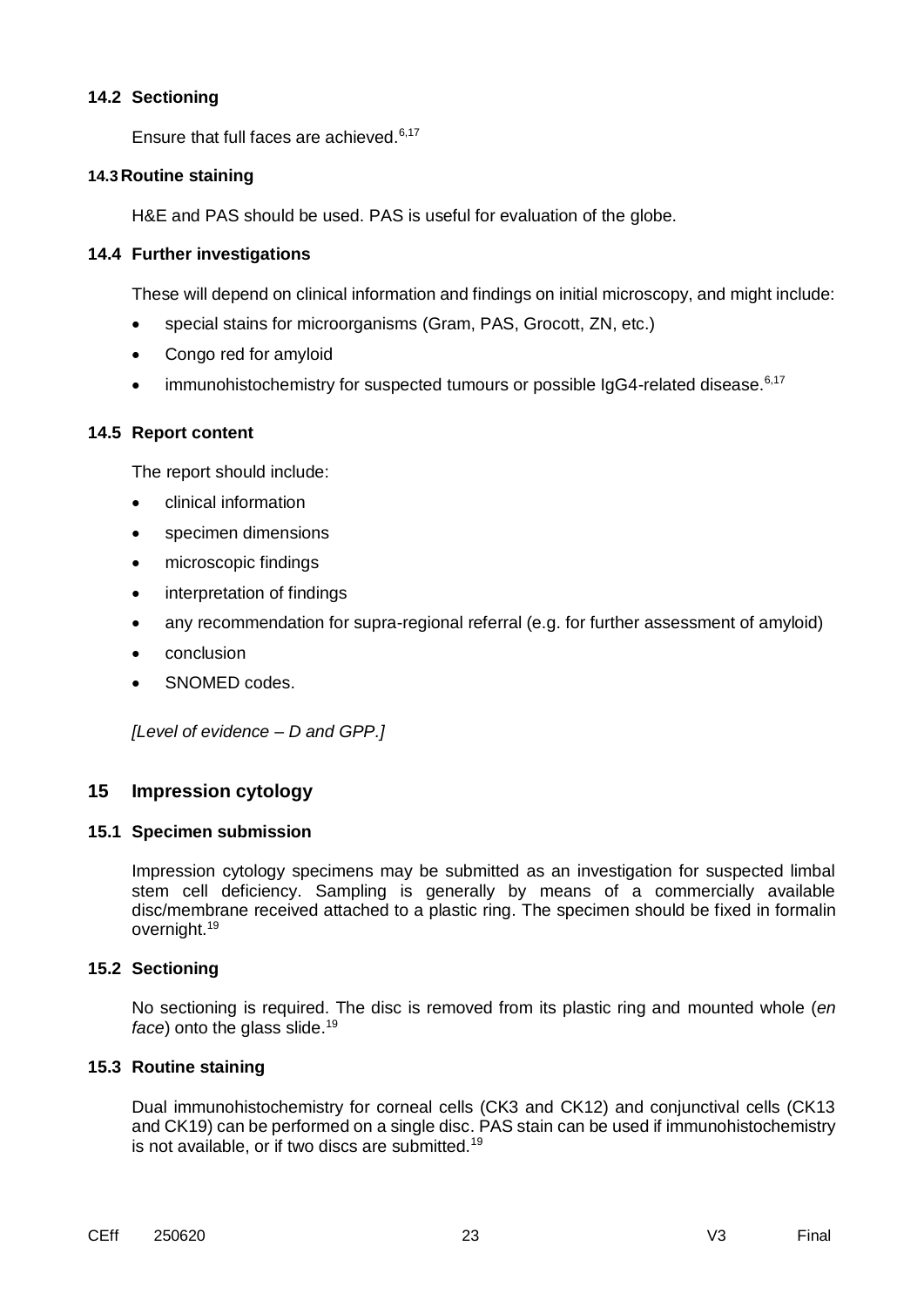#### **15.4 Report content**

The report should include:

- clinical information
- microscopic findings (cellularity, cell size, presence of goblet cells and immunohistochemical pattern)
- interpretation of findings (specifically, whether the appearance supports conjunctivalisation or not)
- conclusion
- SNOMED codes.

*[Level of evidence – D.]*

# **16 Lacrimal sac biopsies/excision**

### **16.1 Specimen submission and dissection**

The specimen may be lacrimal sac contents (e.g. a dacryolith), a biopsy of the sac wall or a lacrimal sac excision (i.e. dacryocystectomy). The specimen should be fixed in formalin for 24 hours and measured, in aggregate if piecemeal. Wall biopsies and dacryoliths do not usually require slicing. A sac can be breadsliced to reveal the lumen.<sup>6</sup>

### **16.2 Sectioning**

A single section or three levels may be taken.<sup>6</sup>

#### **16.3 Routine staining**

H&E should be used.

#### **16.4 Further investigations**

This might include special stains for microorganisms (Gram, Grocott, PAS, etc.).<sup>6</sup>

#### **16.5 Report content**

The report should include:

- **clinical information**
- specimen dimensions
- microscopic findings
- interpretation of findings
- conclusion
- SNOMED codes.

*[Level of evidence – D.]*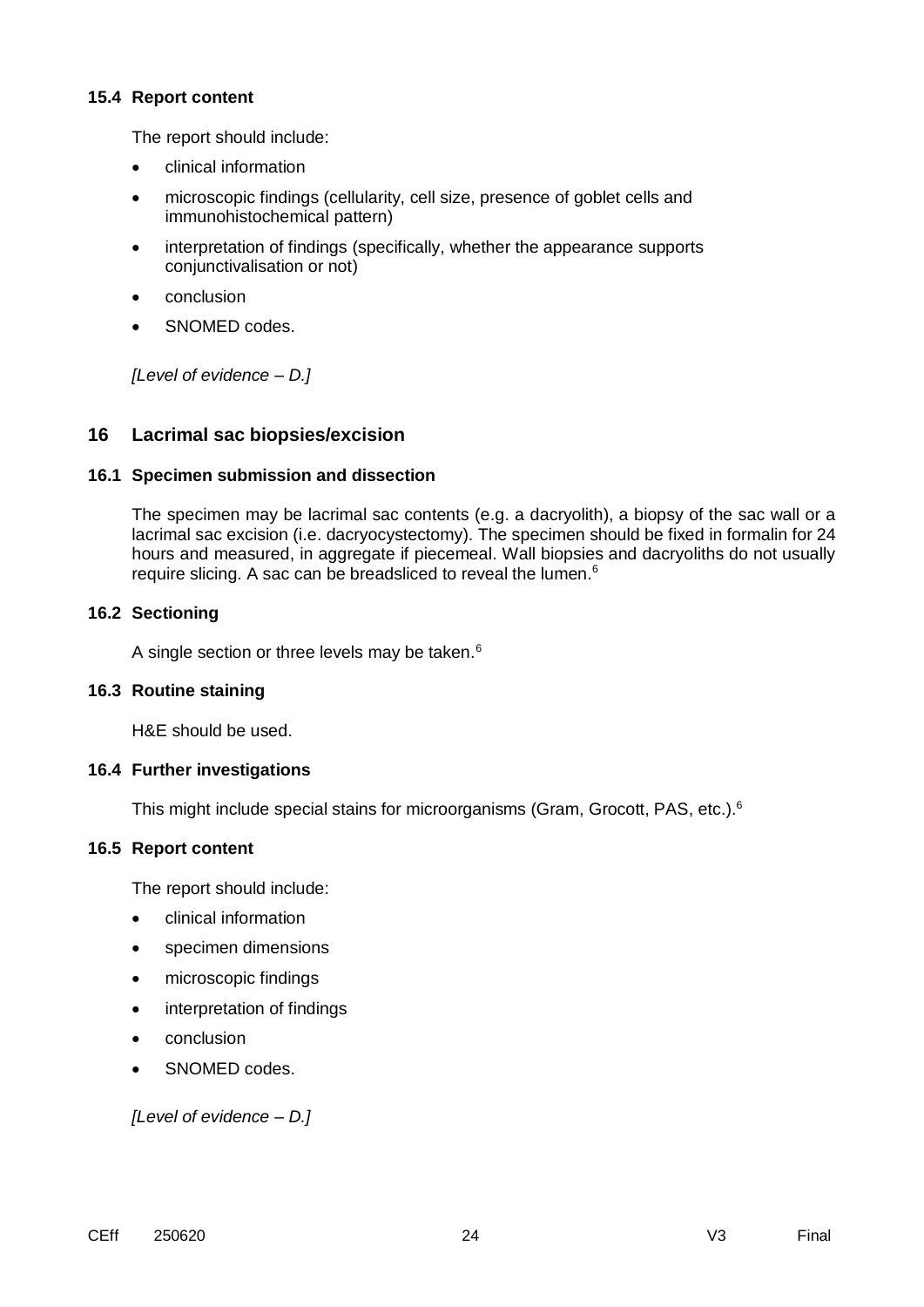# **17 Criteria for audit**

As recommended by the RCPath as key performance indicators (see *Key Performance Indicators – Proposals for implementation,* July 2013, [www.rcpath.org/profession/quality](file:///C:/Users/cmht/Downloads/www.rcpath.org/profession/quality-improvement/kpis-for-laboratory-services.html)[improvement/kpis-for-laboratory-services.html\)](file:///C:/Users/cmht/Downloads/www.rcpath.org/profession/quality-improvement/kpis-for-laboratory-services.html):

- histopathology cases must be reported, confirmed and authorised within seven and ten calendar days of the procedure.
	- standard: 80% of cases should be reported within seven calendar days and 90% reported within ten calendar days.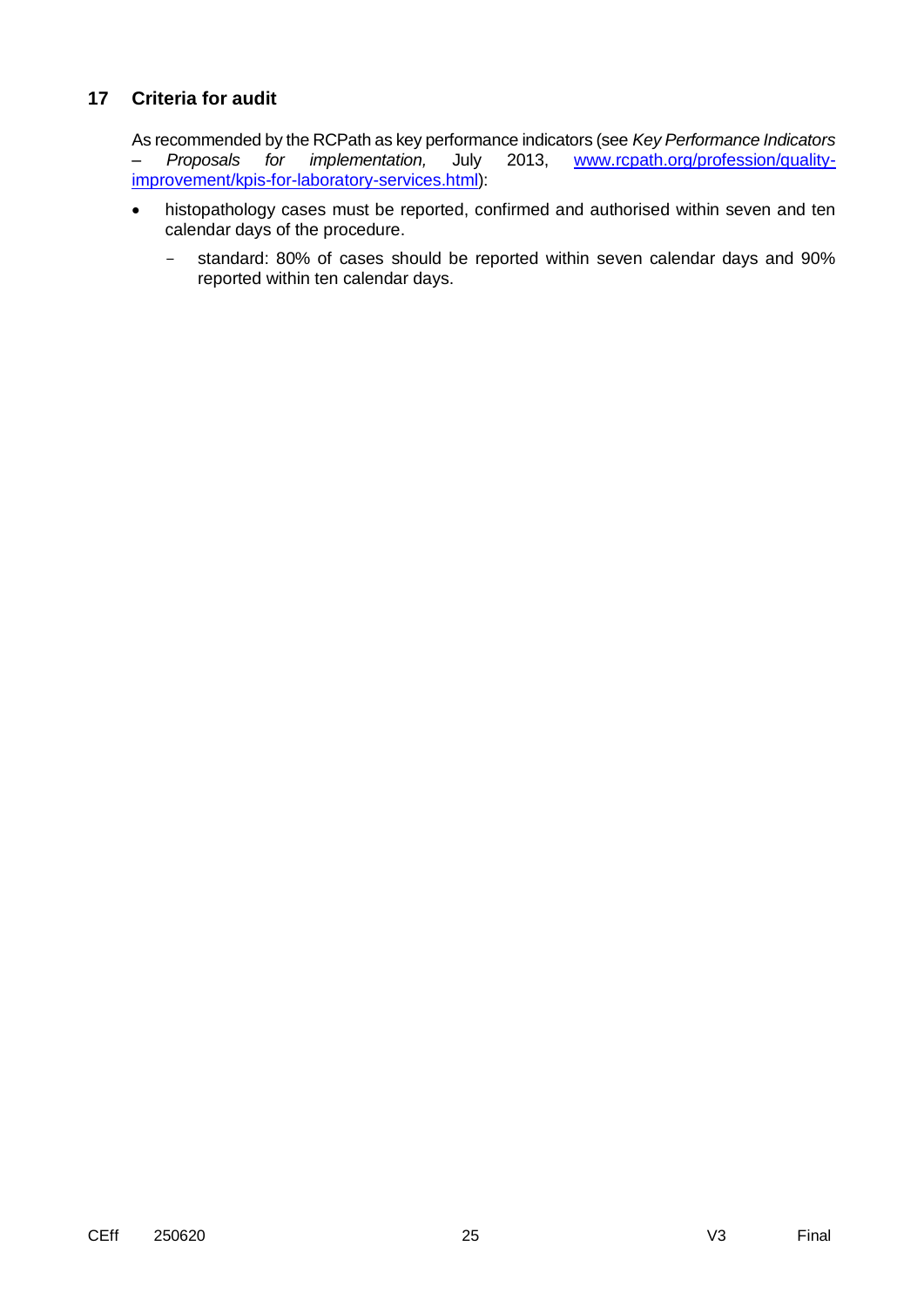## **18 References**

- 1. Suvarna K, Rassl DM, Neil D. *Tissue pathways for cardiovascular pathology.* London, UK: The Royal College of Pathologists*,* 2018. Available at: [www.rcpath.org/profession/guidelines/cancer-datasets-and-tissue-pathways.html](https://www.rcpath.org/profession/guidelines/cancer-datasets-and-tissue-pathways.html)
- 2. The Royal College of Pathologists and The Royal College of Ophthalmologists. *Guidance for the reporting of ophthalmic pathology specimens*. London, UK: The Royal College of Pathologists, 2015. Available at: [www.rcpath.org/uploads/assets/adc5e0d7-16d5-4b8e-](https://www.rcpath.org/uploads/assets/adc5e0d7-16d5-4b8e-9e90db6961f2a540/Guidance-for-the-reporting-of-ophthalmic-pathology-specimens.pdf)[9e90db6961f2a540/Guidance-for-the-reporting-of-ophthalmic-pathology-specimens.pdf](https://www.rcpath.org/uploads/assets/adc5e0d7-16d5-4b8e-9e90db6961f2a540/Guidance-for-the-reporting-of-ophthalmic-pathology-specimens.pdf)
- 3. The Royal College of Ophthalmologists. *Ophthalmic Service Guidance: Ophthalmic Pathology*. London, UK: The Royal College of Ophthalmologists, 2016. Available at: [www.rcophth.ac.uk/wp-content/uploads/2016/07/Ocular-Pathology-July-2016.pdf](https://www.rcophth.ac.uk/wp-content/uploads/2016/07/Ocular-Pathology-July-2016.pdf)
- 4. Mangham DC, Freemont AJ. *Tissue pathways for bone and soft tissue pathology*. London, UK: The Royal College of Pathologists, 2016. Available at: [www.rcpath.org/profession/guidelines/cancer-datasets-and-tissue-pathways.html](https://www.rcpath.org/profession/guidelines/cancer-datasets-and-tissue-pathways.html)
- 5. Ford AL, Mudhar HS, Farr R, Parsons MA. The ophthalmic pathology cut-up Part 2. *Curr Diagn Pathol* 2005;11:340−348.
- 6. Roberts F, Thum CK. *Lee's Ophthalmic Histopathology*. London, UK: Springer Science & Business Media, 2014.
- 7. Vemuganti GK, Rathi VM, Murthy SI. Histological landmarks in corneal dystrophy: Pathology of corneal dystrophies. *In:* Lisch W, Seitz B (eds). *Corneal Dystrophies*. Basel, Switzerland: Karger, 2011;48:24−50.
- 8. Weiss JS, Moller HU, Aldave AJ, Seitz B, Bredrup C, Kivela T *et al.* IC3D classification of corneal dystrophies − edition 2. *Cornea* 2015;34:117−159.
- 9. Leonard JN, Hobday CM, Haffenden GP, Griffiths CE, Powles AV, Wright P *et al.* Immunofluorescent studies in ocular cicatricial pemphigoid. *Br J Dermatol* 1988;118:209−217.
- 10. Power WJ, Neves RA, Rodriguez A, Dutt JE, Foster CS. Increasing the diagnostic yield of conjunctival biopsy in patients with suspected ocular cicatricial pemphigoid. *Ophthalmology* 1995;102:1158−1163.
- 11. Eagle R Jr. Specimen handling in the ophthalmic pathology laboratory. *Ophthalmol Clin North Am* 1995;8:1−15.
- 12. Champion R, McDonnell PJ, Green WR. Intraocular lenses. Histopathologic characteristics of a large series of autopsy eyes. *Surv Ophthalmol* 1985;30:1−32.
- 13. Champion R, Green WR. Intraocular lenses: a histopathologic study of eyes, ocular tissues, and intraocular lenses obtained surgically. *Ophthalmology* 1985;92:1628−1645.
- 14. Carlson AN, Stewart WC, Tso PC. Intraocular lens complications requiring removal or exchange. *Surv Ophthalmol* 1998;42:417−440.
- 15. Coupland SE. Analysis of intraocular biopsies. *Dev Ophthalmol* 2012;49:96−116.
- 16. Azari AA, Syed NA, Albert DM. Examining and processing eye specimens. *Methods Mol Biol* 2014;1180:377−396.
- CEff 250620 26 V3 Final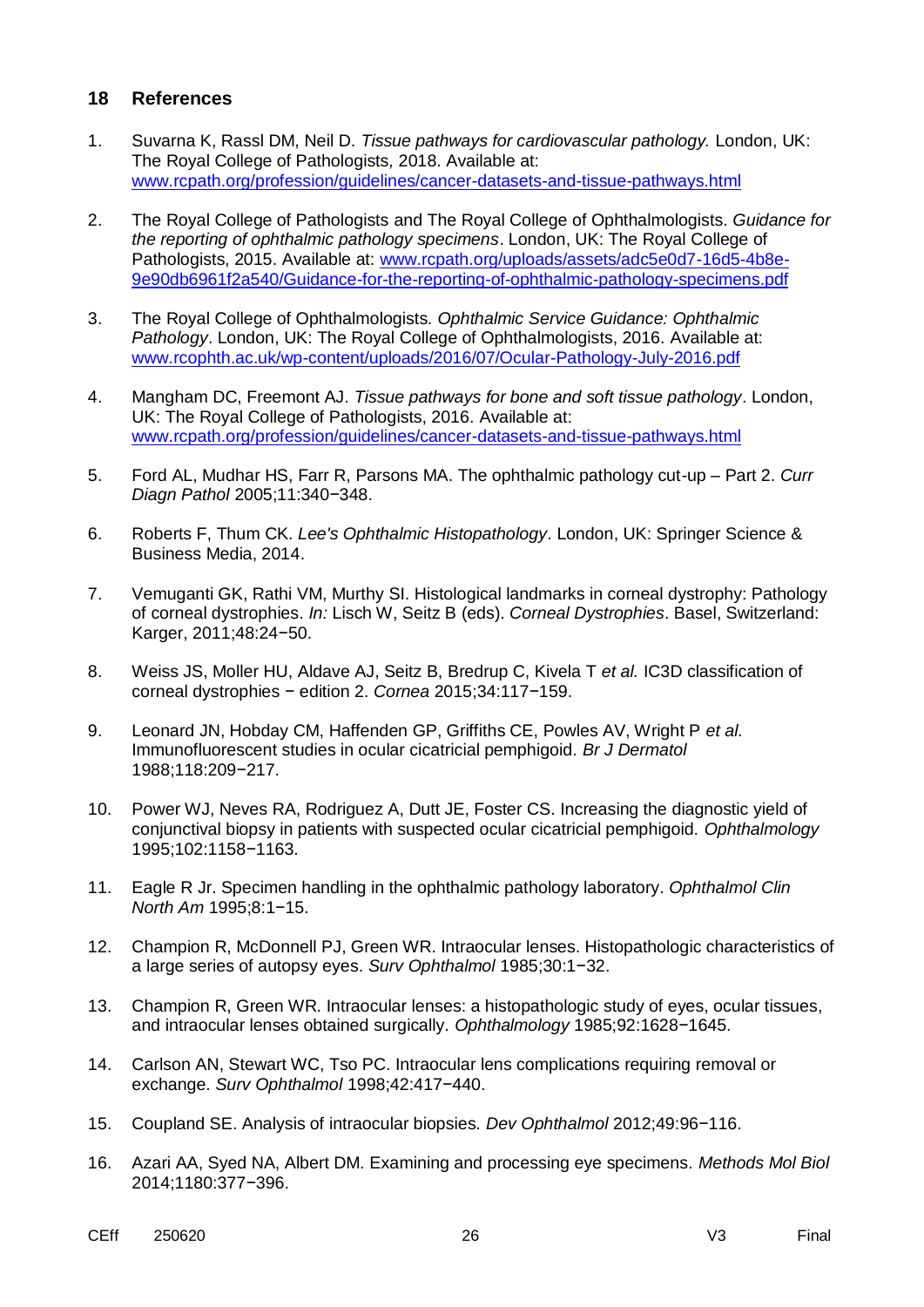- 17. Ford AL, Mudhar HS, Farr R, Parsons MA. The ophthalmic pathology cut-up − Part 1: The enucleation and exenteration specimen. *Curr Diagn Pathol* 2005;11:284−290.
- 18. Eagle RC. *Eye pathology: an atlas and text*. Philadephia, PA, USA: Lippincott Williams & Wilkins, 2011.
- 19. Calonge M, Diebold Y, Saez V, Enriquez de Salamanca A, Garcia-Vazquez C, Corrales RM *et al.* Impression cytology of the ocular surface: a review. *Exp Eye Res* 2004;78:457−472.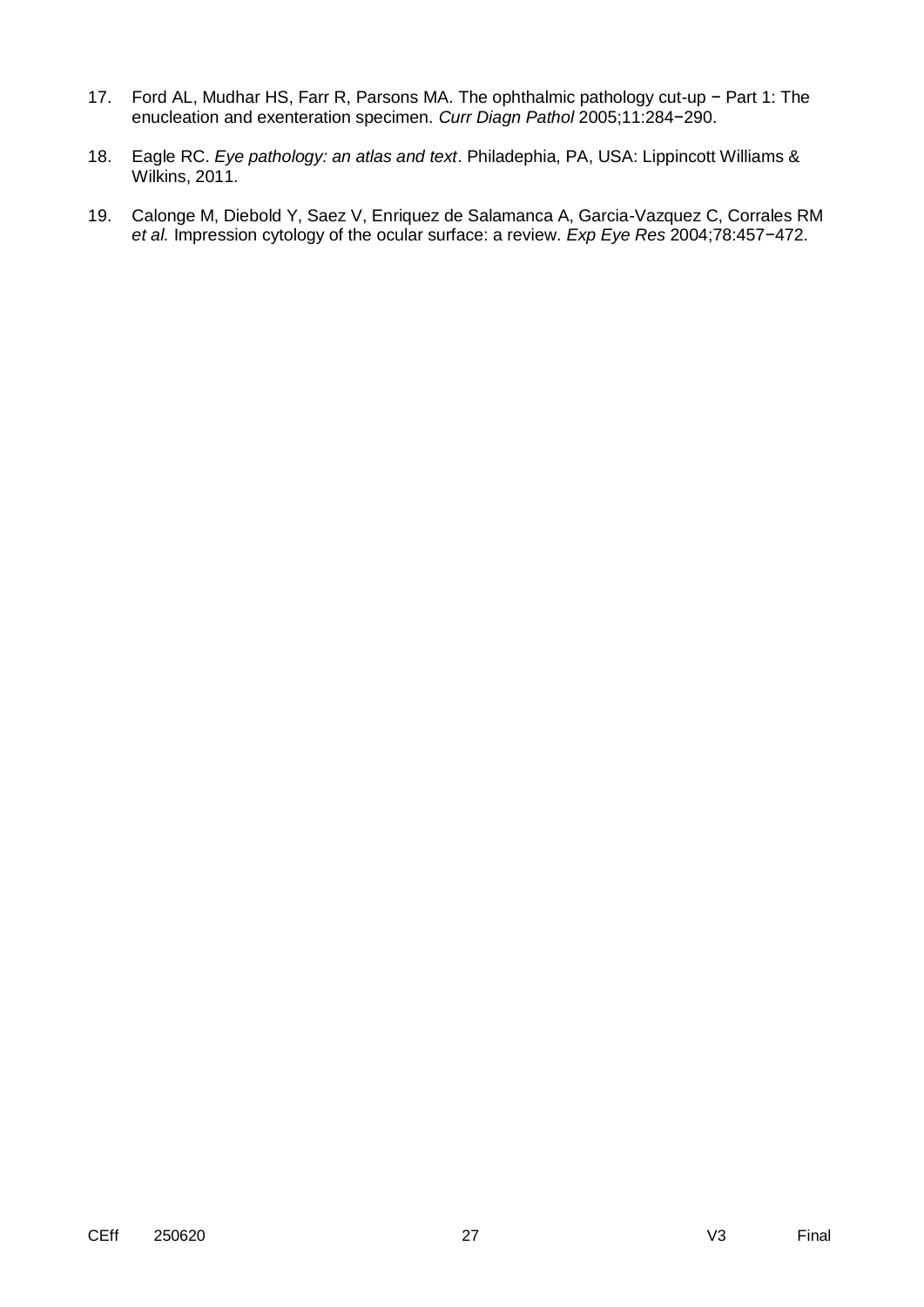# **Appendix A Summary table – explanation of grades of evidence**

(modified from Palmer K *et al. BMJ* 2008;337:1832)

| Grade (level) of evidence | <b>Nature of evidence</b>                                                                                                                                                                                                                                                                                                                                                 |  |  |
|---------------------------|---------------------------------------------------------------------------------------------------------------------------------------------------------------------------------------------------------------------------------------------------------------------------------------------------------------------------------------------------------------------------|--|--|
| Grade A                   | At least one high-quality meta-analysis, systematic review of<br>randomised controlled trials or a randomised controlled trial with a<br>very low risk of bias and directly attributable to the target cancer type                                                                                                                                                        |  |  |
|                           | <b>or</b>                                                                                                                                                                                                                                                                                                                                                                 |  |  |
|                           | A body of evidence demonstrating consistency of results and<br>comprising mainly well-conducted meta-analyses, systematic reviews<br>of randomised controlled trials or randomised controlled trials with a<br>low risk of bias, directly applicable to the target cancer type.                                                                                           |  |  |
| Grade B                   | A body of evidence demonstrating consistency of results and<br>comprising mainly high-quality systematic reviews of case-control or<br>cohort studies and high-quality case-control or cohort studies with a<br>very low risk of confounding or bias and a high probability that the<br>relation is causal and which are directly applicable to the target<br>cancer type |  |  |
|                           | or                                                                                                                                                                                                                                                                                                                                                                        |  |  |
|                           | Extrapolation evidence from studies described in A.                                                                                                                                                                                                                                                                                                                       |  |  |
| Grade C                   | A body of evidence demonstrating consistency of results and<br>including well-conducted case-control or cohort studies and high-<br>quality case-control or cohort studies with a low risk of confounding<br>or bias and a moderate probability that the relation is causal and<br>which are directly applicable to the target cancer type                                |  |  |
|                           | or                                                                                                                                                                                                                                                                                                                                                                        |  |  |
|                           | Extrapolation evidence from studies described in B.                                                                                                                                                                                                                                                                                                                       |  |  |
| Grade D                   | Non-analytic studies such as case reports, case series or expert<br>opinion                                                                                                                                                                                                                                                                                               |  |  |
|                           | or                                                                                                                                                                                                                                                                                                                                                                        |  |  |
|                           | Extrapolation evidence from studies described in C.                                                                                                                                                                                                                                                                                                                       |  |  |
| Good practice point (GPP) | Recommended best practice based on the clinical experience of the<br>authors of the writing group.                                                                                                                                                                                                                                                                        |  |  |